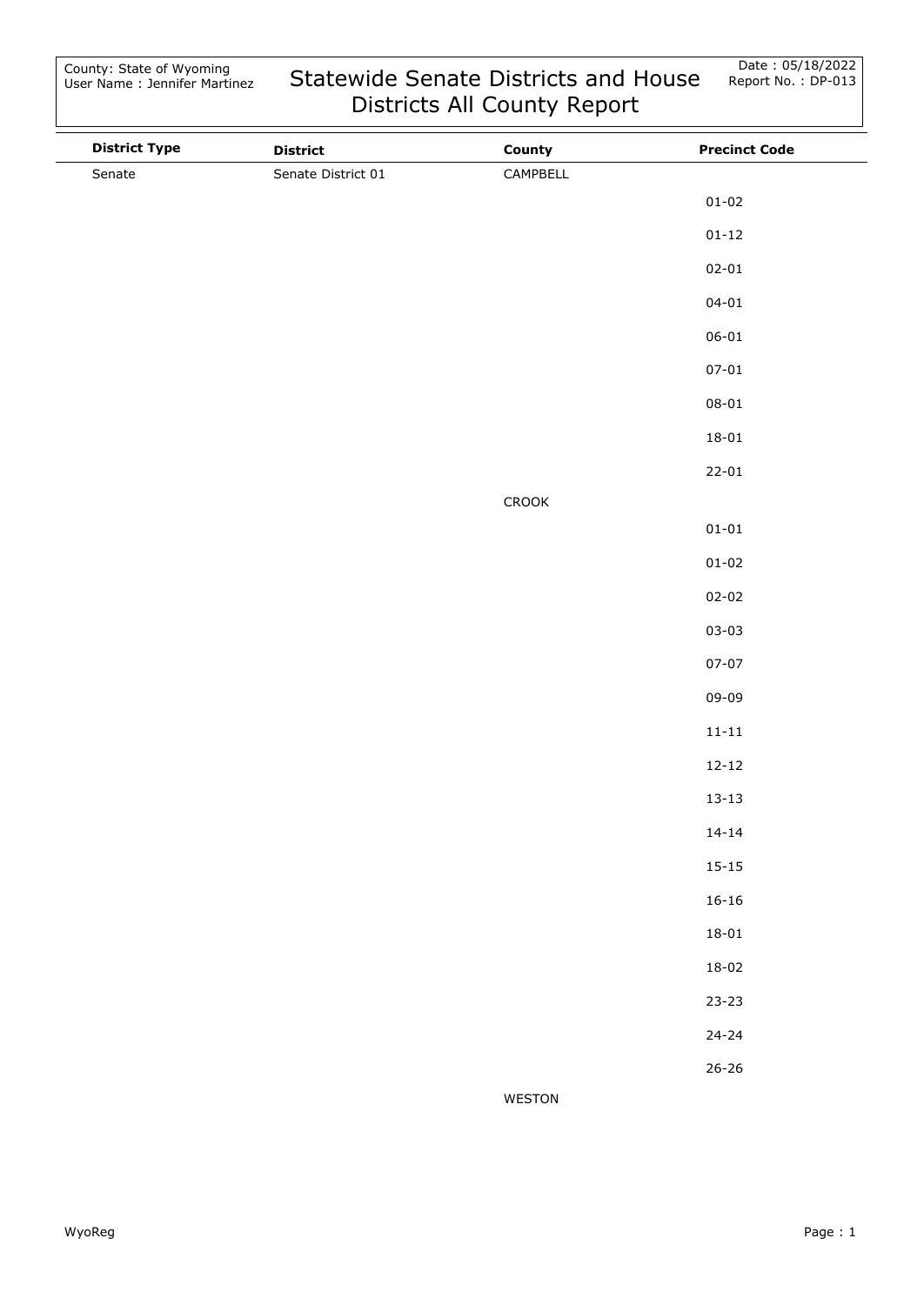| <b>District Type</b> | <b>District</b>    | County         | <b>Precinct Code</b> |
|----------------------|--------------------|----------------|----------------------|
| Senate               | Senate District 01 | WESTON         |                      |
|                      |                    |                | $1 - 2$              |
|                      |                    |                | $2 - 1$              |
|                      |                    |                | $3 - 1$              |
|                      |                    |                | $4 - 1$              |
|                      | Senate District 02 | CONVERSE       |                      |
|                      |                    |                | $01 - 01$            |
|                      |                    |                | $02 - 02$            |
|                      |                    |                | $03 - 01$            |
|                      |                    |                | $04 - 04$            |
|                      |                    |                | $06 - 06$            |
|                      |                    |                | $07 - 07$            |
|                      |                    |                | $08 - 08$            |
|                      |                    |                | $09 - 01$            |
|                      |                    |                | $09 - 02$            |
|                      |                    |                | $10 - 10$            |
|                      |                    |                | $11 - 11$            |
|                      |                    |                | $13 - 13$            |
|                      |                    |                | $20 - 20$            |
|                      |                    |                | $23 - 1$             |
|                      |                    |                | $23 - 2$             |
|                      |                    |                | $23 - 3$             |
|                      |                    |                | $23 - 4$             |
|                      |                    |                | $23 - 5$             |
|                      |                    |                | $23-6$               |
|                      |                    | <b>NATRONA</b> |                      |
|                      |                    |                | $4 - 1$              |
|                      |                    |                | $4 - 2$              |
|                      |                    |                | $5 - 1$              |
|                      |                    |                | $8 - 3$              |
|                      | Senate District 03 | GOSHEN         |                      |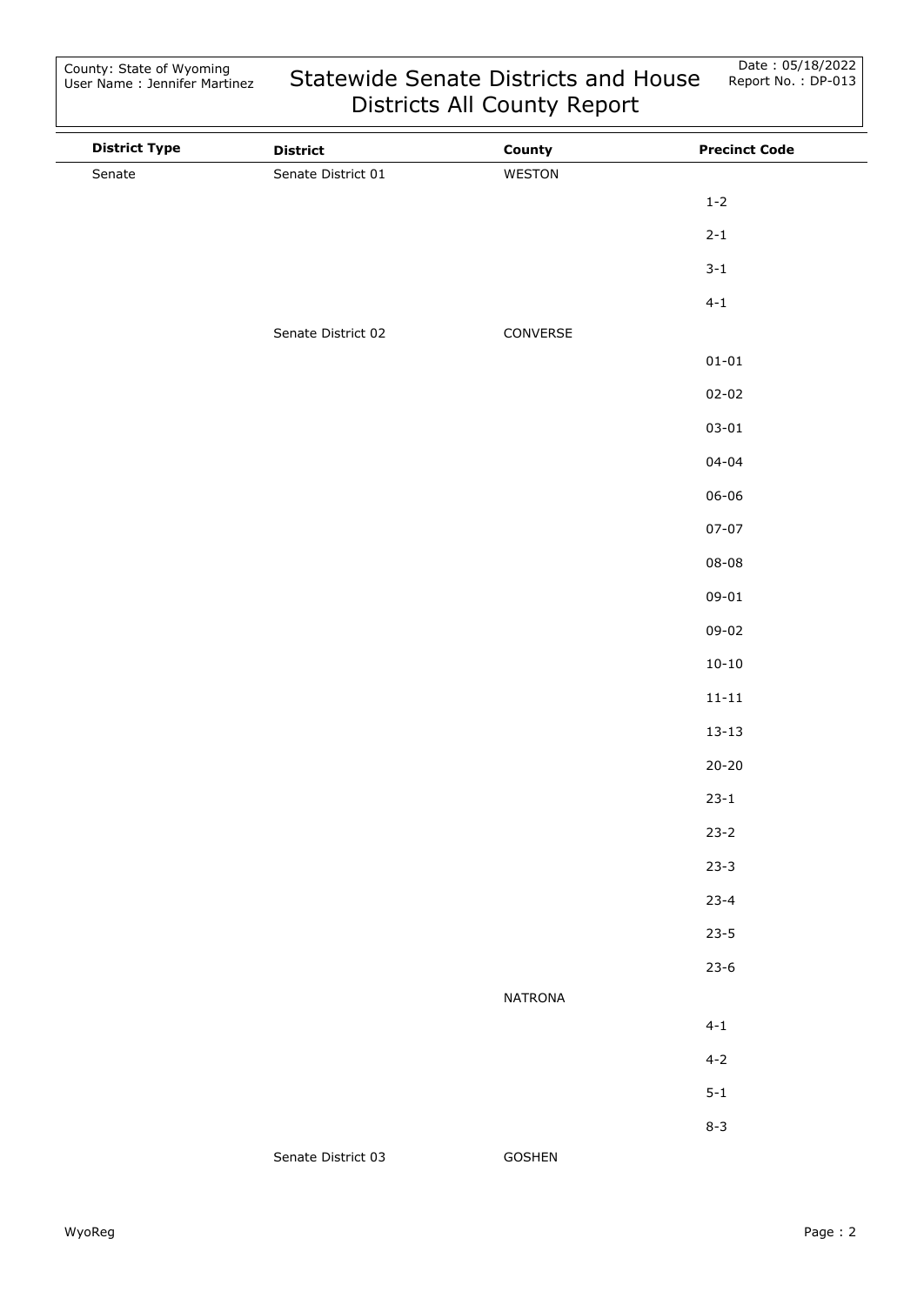| <b>District Type</b> | <b>District</b>    | County   | <b>Precinct Code</b> |
|----------------------|--------------------|----------|----------------------|
| Senate               | Senate District 03 | GOSHEN   |                      |
|                      |                    |          | $1-1$                |
|                      |                    |          | $13 - 1$             |
|                      |                    |          | $15 - 1$             |
|                      |                    |          | $16 - 1$             |
|                      |                    |          | $17 - 1$             |
|                      |                    |          | $18 - 1$             |
|                      |                    |          | $2 - 1$              |
|                      |                    |          | $20 - 1$             |
|                      |                    |          | $7 - 1$              |
|                      |                    |          | $7 - 2$              |
|                      |                    |          | $7 - 3$              |
|                      |                    |          | $8 - 1$              |
|                      |                    |          | $8 - 2$              |
|                      |                    |          | $9 - 1$              |
|                      |                    | NIOBRARA |                      |
|                      |                    |          | $1-2$                |
|                      |                    |          | $3 - 2$              |
|                      |                    |          | $4 - 1$              |
|                      |                    |          | $6 - 1$              |
|                      |                    |          | $6 - 2$              |
|                      |                    |          | $7 - 1$              |
|                      |                    | WESTON   |                      |
|                      |                    |          | $1-1\,$              |
|                      |                    |          | $5 - 1$              |
|                      |                    |          | $5 - 2$              |
|                      |                    |          | $5 - 3$              |
|                      | Senate District 04 | LARAMIE  |                      |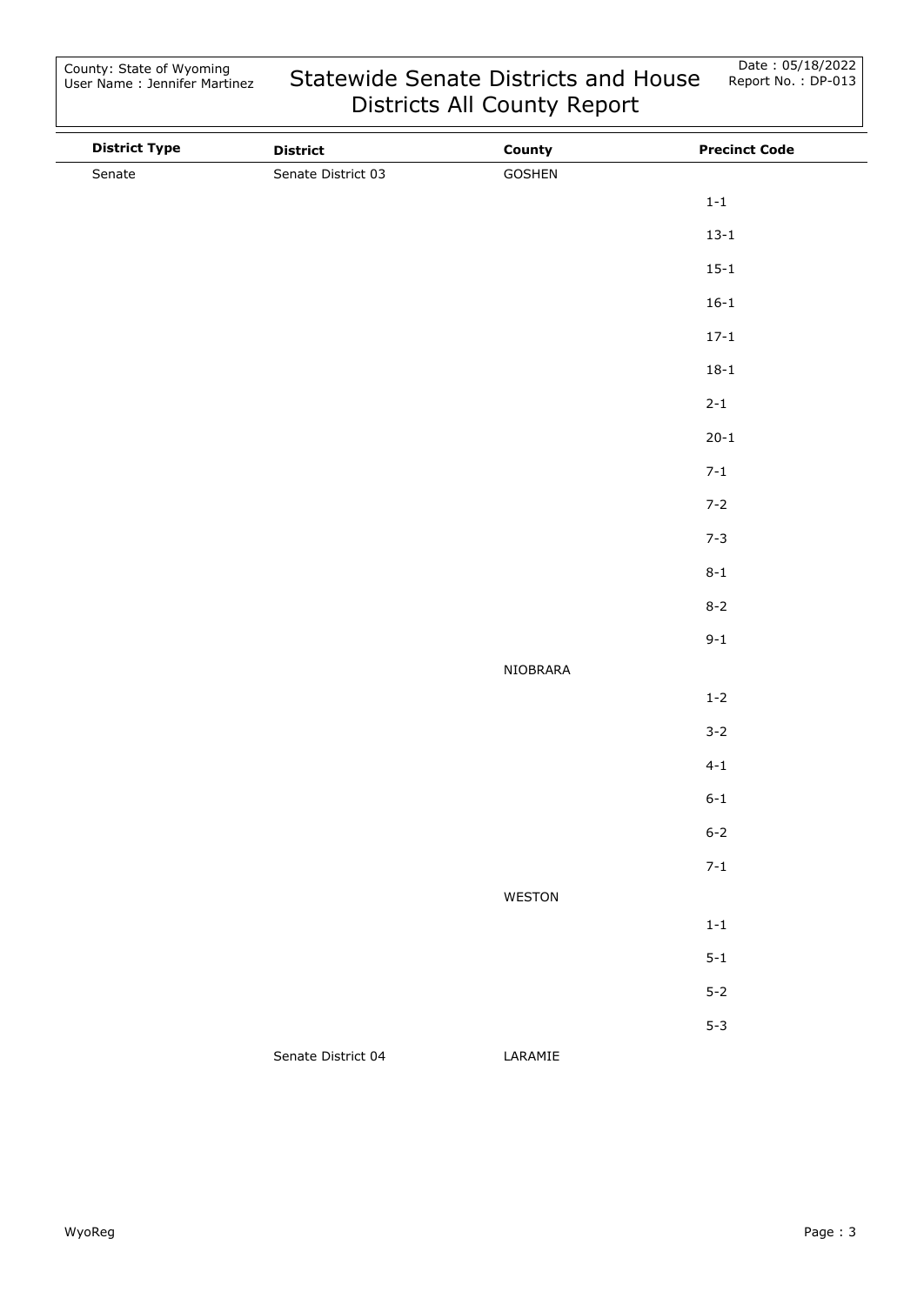| <b>District Type</b> | <b>District</b>    | County        | <b>Precinct Code</b> |
|----------------------|--------------------|---------------|----------------------|
| Senate               | Senate District 04 | LARAMIE       |                      |
|                      |                    |               | $2 - 01$             |
|                      |                    |               | $2 - 02$             |
|                      |                    |               | $2 - 04$             |
|                      |                    |               | $2 - 05$             |
|                      |                    |               | $2 - 08$             |
|                      |                    |               | $4 - 05$             |
|                      |                    |               | $4 - 06$             |
|                      |                    |               | $6 - 02$             |
|                      | Senate District 05 | LARAMIE       |                      |
|                      |                    |               | $2 - 03$             |
|                      |                    |               | $4 - 01$             |
|                      |                    |               | $4 - 02$             |
|                      |                    |               | $4 - 09$             |
|                      |                    |               | $4 - 11$             |
|                      | Senate District 06 | LARAMIE       |                      |
|                      |                    |               | $4 - 03$             |
|                      |                    |               | $4 - 04$             |
|                      |                    |               | $4 - 07$             |
|                      |                    |               | $5 - 02$             |
|                      |                    |               | $5 - 03$             |
|                      |                    | <b>PLATTE</b> |                      |
|                      |                    |               | $1 - 1$              |
|                      |                    |               | $1 - 2$              |
|                      |                    |               | $1 - 3$              |
|                      |                    |               | $1 - 6$              |
|                      |                    |               | $2 - 1$              |
|                      |                    |               | $2 - 2$              |
|                      |                    |               | $3 - 1$              |
|                      |                    |               | $4 - 1$              |
|                      | Senate District 07 | LARAMIE       |                      |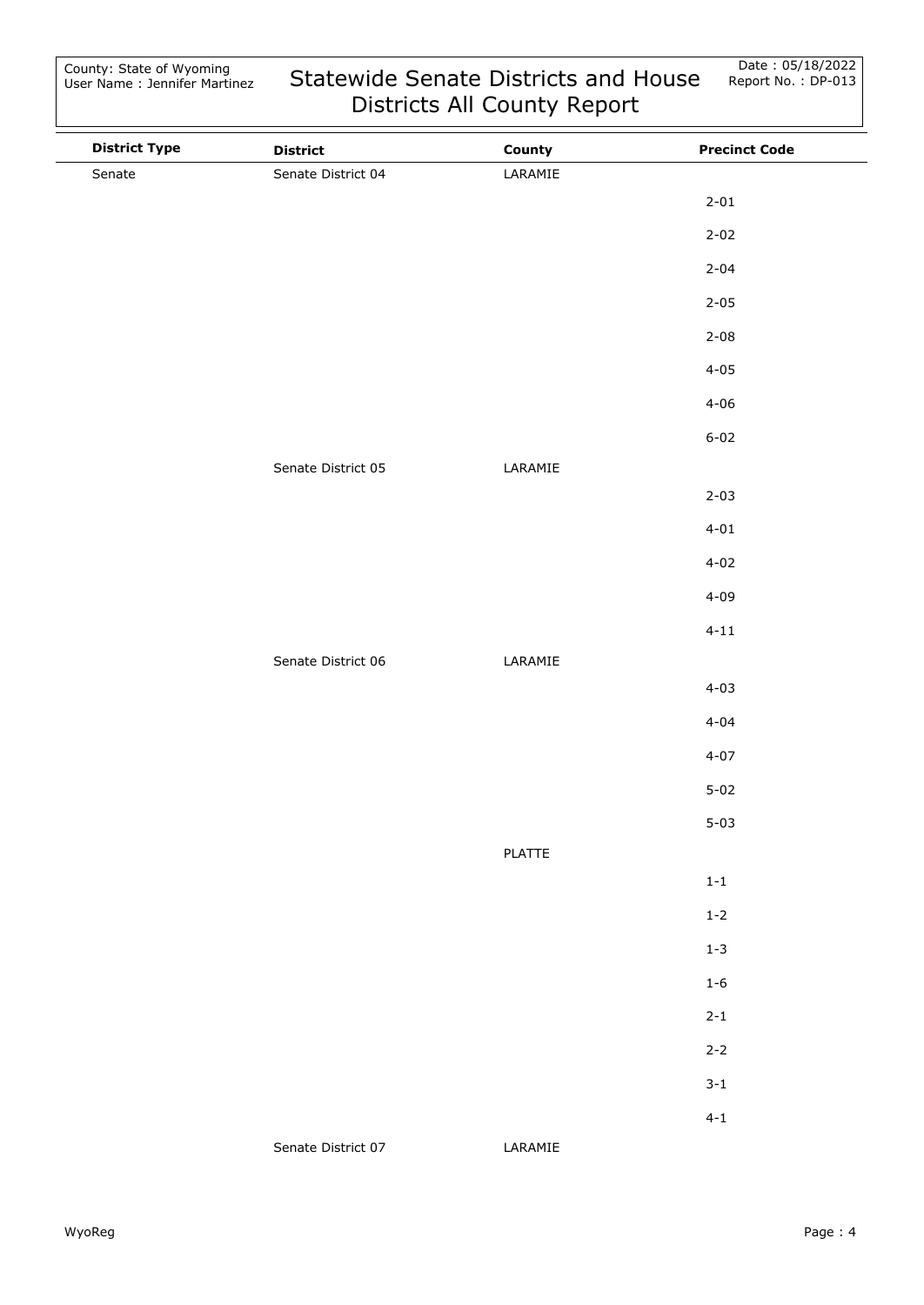| <b>District Type</b> | <b>District</b>    | County  | <b>Precinct Code</b> |
|----------------------|--------------------|---------|----------------------|
| Senate               | Senate District 07 | LARAMIE |                      |
|                      |                    |         | $1 - 05$             |
|                      |                    |         | $1 - 06$             |
|                      |                    |         | $2 - 06$             |
|                      |                    |         | $2 - 07$             |
|                      |                    |         | $3 - 02$             |
|                      |                    |         | $6 - 04$             |
|                      | Senate District 08 | LARAMIE |                      |
|                      |                    |         | $1 - 01$             |
|                      |                    |         | $1 - 02$             |
|                      |                    |         | $1 - 03$             |
|                      |                    |         | $1 - 04$             |
|                      |                    |         | $3 - 01$             |
|                      |                    |         | $4 - 10$             |
|                      |                    |         | $6 - 01$             |
|                      | Senate District 09 | ALBANY  |                      |
|                      |                    |         | $13 - 1$             |
|                      |                    |         | $13 - 2$             |
|                      |                    |         | $13 - 3$             |
|                      |                    |         | $45 - 1$             |
|                      |                    |         | $45 - 2$             |
|                      | Senate District 10 | ALBANY  |                      |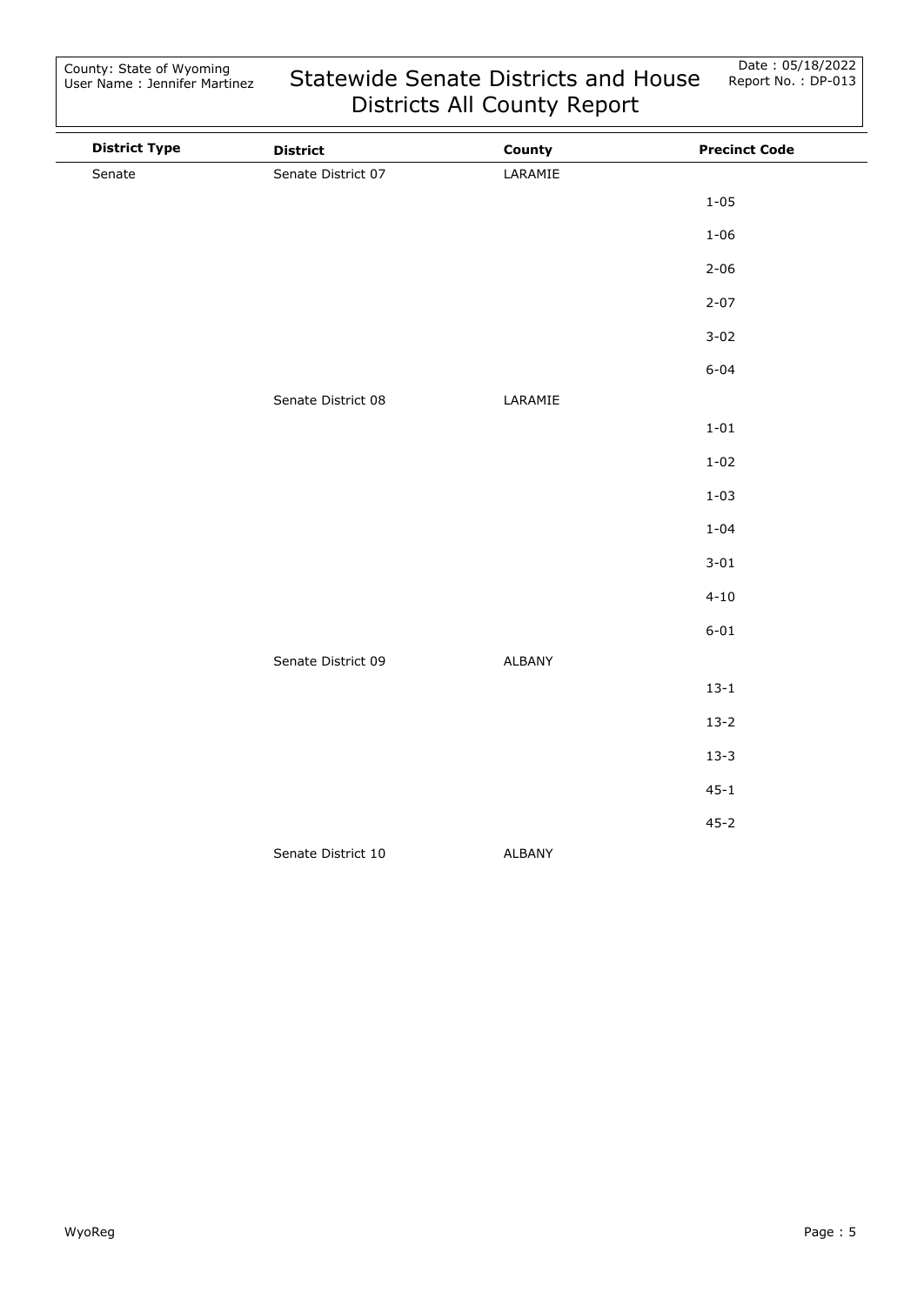| <b>District Type</b> | <b>District</b>    | County                                  | <b>Precinct Code</b> |
|----------------------|--------------------|-----------------------------------------|----------------------|
| Senate               | Senate District 10 | ALBANY                                  |                      |
|                      |                    |                                         | 14-0-FG              |
|                      |                    | These precincts                         | 14-0-LP              |
|                      |                    | are all one precinct<br>known as 14-0.  | 14-0-RR              |
|                      |                    |                                         | 14-0-SY              |
|                      |                    |                                         | $14 - 2$             |
|                      |                    |                                         | $14 - 3$             |
|                      |                    |                                         | 46-0-CE              |
|                      |                    | These precincts<br>are all one precinct | 46-0-FG              |
|                      | known as $46-0$ .  |                                         | 46-0-HM              |
|                      |                    |                                         | $46 - 1$             |
|                      |                    |                                         | $46 - 2$             |
|                      | .                  | $\cdots$                                |                      |

Senate District 11

CARBON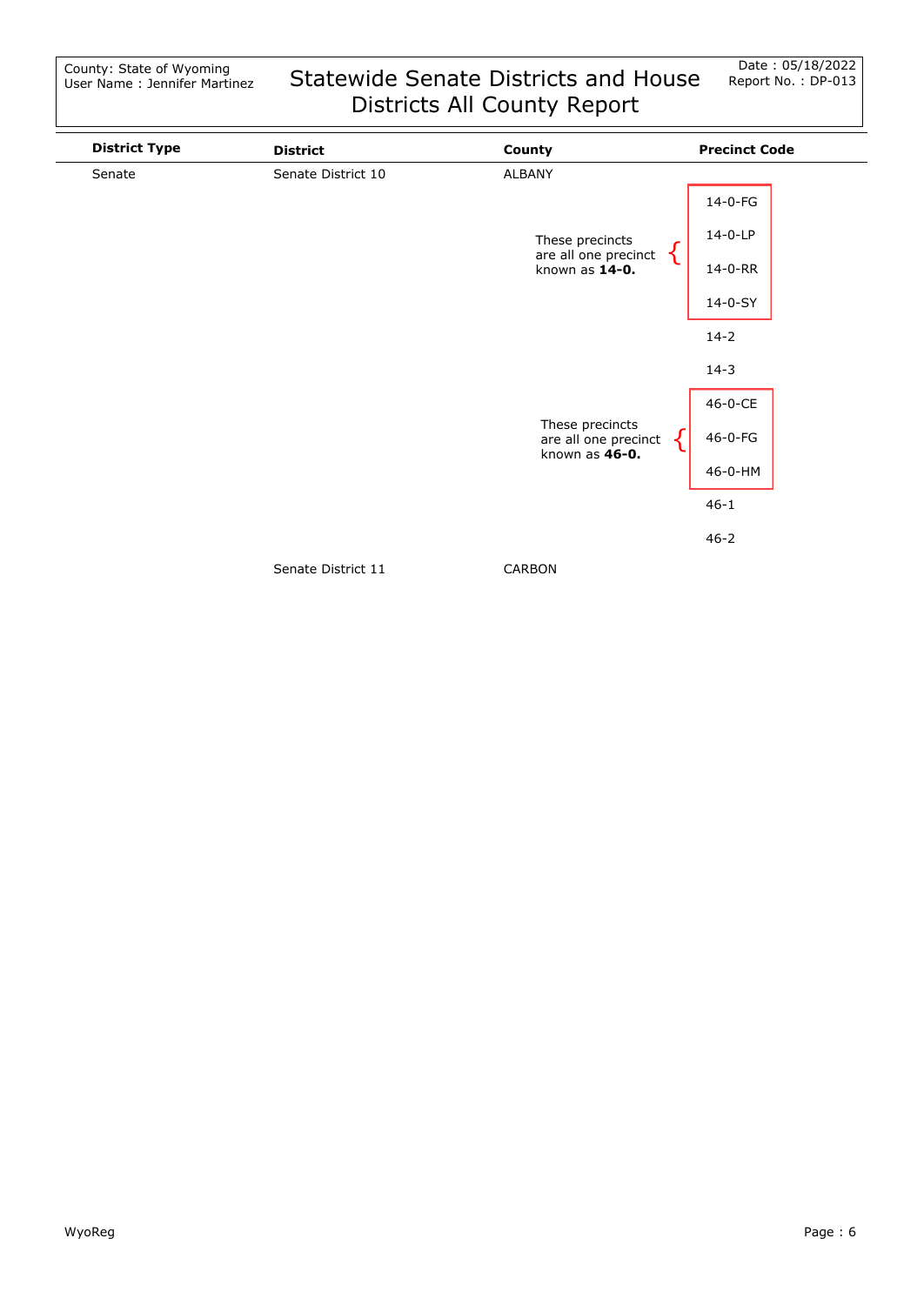| <b>District Type</b> | <b>District</b>    | County     | <b>Precinct Code</b> |
|----------------------|--------------------|------------|----------------------|
| Senate               | Senate District 11 | CARBON     |                      |
|                      |                    |            | $01 - 01$            |
|                      |                    |            | $01 - 02$            |
|                      |                    |            | $02 - 01$            |
|                      |                    |            | $02 - 02$            |
|                      |                    |            | $03 - 01$            |
|                      |                    |            | $03 - 02$            |
|                      |                    |            | $04 - 01$            |
|                      |                    |            | $05 - 01$            |
|                      |                    |            | $06 - 01$            |
|                      |                    |            | $07 - 01$            |
|                      |                    |            | $08 - 01$            |
|                      |                    |            | $09 - 01$            |
|                      |                    |            | $10 - 01$            |
|                      |                    |            | $11 - 01$            |
|                      |                    |            | $11 - 02$            |
|                      |                    |            | $12 - 01$            |
|                      |                    |            | $13 - 01$            |
|                      |                    |            | $14 - 01$            |
|                      |                    |            | $15 - 01$            |
|                      |                    | SWEETWATER |                      |
|                      |                    |            | $03 - 7$             |
|                      |                    |            | $04 - 6$             |
|                      |                    |            | $04 - 7$             |
|                      |                    |            | $12 - 2$             |
|                      |                    |            | $19-1$               |
|                      |                    |            | $20 - 2$             |
|                      |                    |            | $21 - 1$             |
|                      |                    |            | $23 - 2$             |
|                      |                    |            | $25 - 2$             |
|                      | Senate District 12 | SWEETWATER |                      |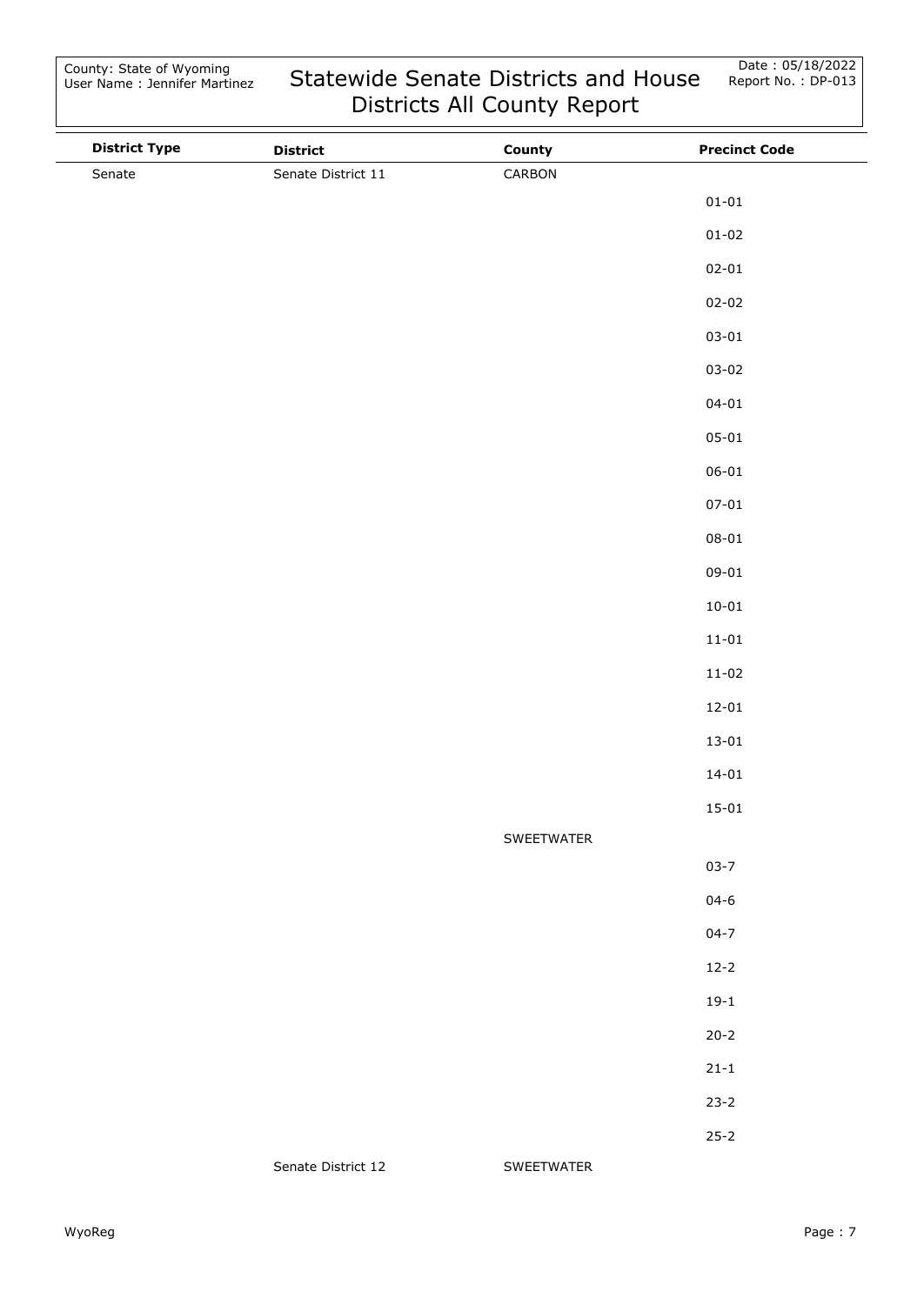| <b>District Type</b> | <b>District</b>    | County     | <b>Precinct Code</b> |
|----------------------|--------------------|------------|----------------------|
| Senate               | Senate District 12 | SWEETWATER |                      |
|                      |                    |            | $03 - 4$             |
|                      |                    |            | $03 - 6$             |
|                      |                    |            | $03 - 7$             |
|                      |                    |            | $04 - 1$             |
|                      |                    |            | $04 - 4$             |
|                      |                    |            | $05 - 6$             |
|                      |                    |            | $05 - 7$             |
|                      |                    |            | $06 - 1$             |
|                      |                    |            | $06 - 3$             |
|                      |                    |            | $06 - 5$             |
|                      |                    |            | $07 - 3$             |
|                      | Senate District 13 | SWEETWATER |                      |
|                      |                    |            | $04 - 5$             |
|                      |                    |            | $05 - 10$            |
|                      |                    |            | $05 - 8$             |
|                      |                    |            | $05-9$               |
|                      |                    |            | $06 - 6$             |
|                      |                    |            | $10 - 10$            |
|                      |                    |            | $10 - 11$            |
|                      |                    |            | $10 - 13$            |
|                      |                    |            | $10 - 9$             |
|                      | Senate District 14 | LINCOLN    |                      |
|                      |                    |            | $1 - 01$             |
|                      |                    |            | $1 - 04$             |
|                      |                    |            | $1 - 06$             |
|                      |                    |            | $1 - 07$             |
|                      |                    |            | $1 - 08$             |
|                      |                    |            | $2 - 09$             |
|                      |                    | SUBLETTE   |                      |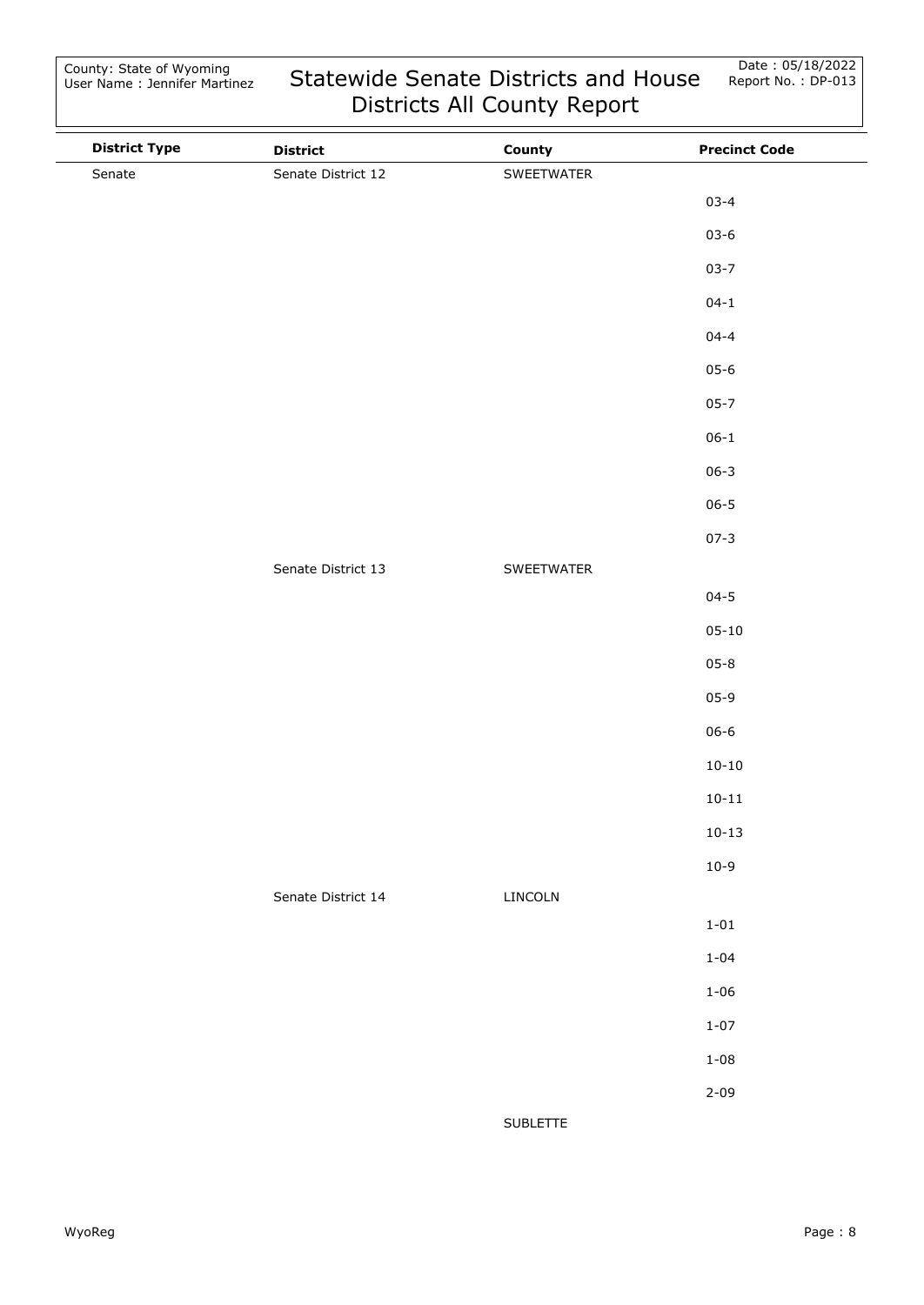| <b>District Type</b> | <b>District</b>    | County     | <b>Precinct Code</b> |
|----------------------|--------------------|------------|----------------------|
| Senate               | Senate District 14 | SUBLETTE   |                      |
|                      |                    |            | $1 - 1$              |
|                      |                    |            | $1 - 3$              |
|                      |                    |            | $1 - 4$              |
|                      |                    |            | $2 - 1$              |
|                      |                    |            | $2 - 2$              |
|                      |                    |            | $4 - 1$              |
|                      |                    |            | $4 - 2$              |
|                      |                    |            | $5 - 1$              |
|                      |                    | SWEETWATER |                      |
|                      |                    |            | $01 - 2$             |
|                      |                    |            | $07 - 4$             |
|                      |                    |            | $09 - 3$             |
|                      |                    |            | $10 - 12$            |
|                      |                    |            | $10 - 8$             |
|                      |                    |            | $13 - 2$             |
|                      |                    |            | $24 - 1$             |
|                      |                    | UINTA      |                      |
|                      |                    |            | $1 - 3$              |
|                      |                    |            | $2 - 1$              |
|                      |                    |            | $2 - 2$              |
|                      | Senate District 15 | UINTA      |                      |
|                      |                    |            | $1 - 1$              |
|                      |                    |            | $1 - 2$              |
|                      |                    |            | $1 - 3$              |
|                      |                    |            | $1 - 4$              |
|                      |                    |            | $2 - 1$              |
|                      |                    |            | $3 - 1$              |
|                      |                    |            | $3 - 2$              |
|                      |                    |            | $4 - 1$              |
|                      |                    |            | $4 - 2$              |
|                      | Senate District 16 | LINCOLN    |                      |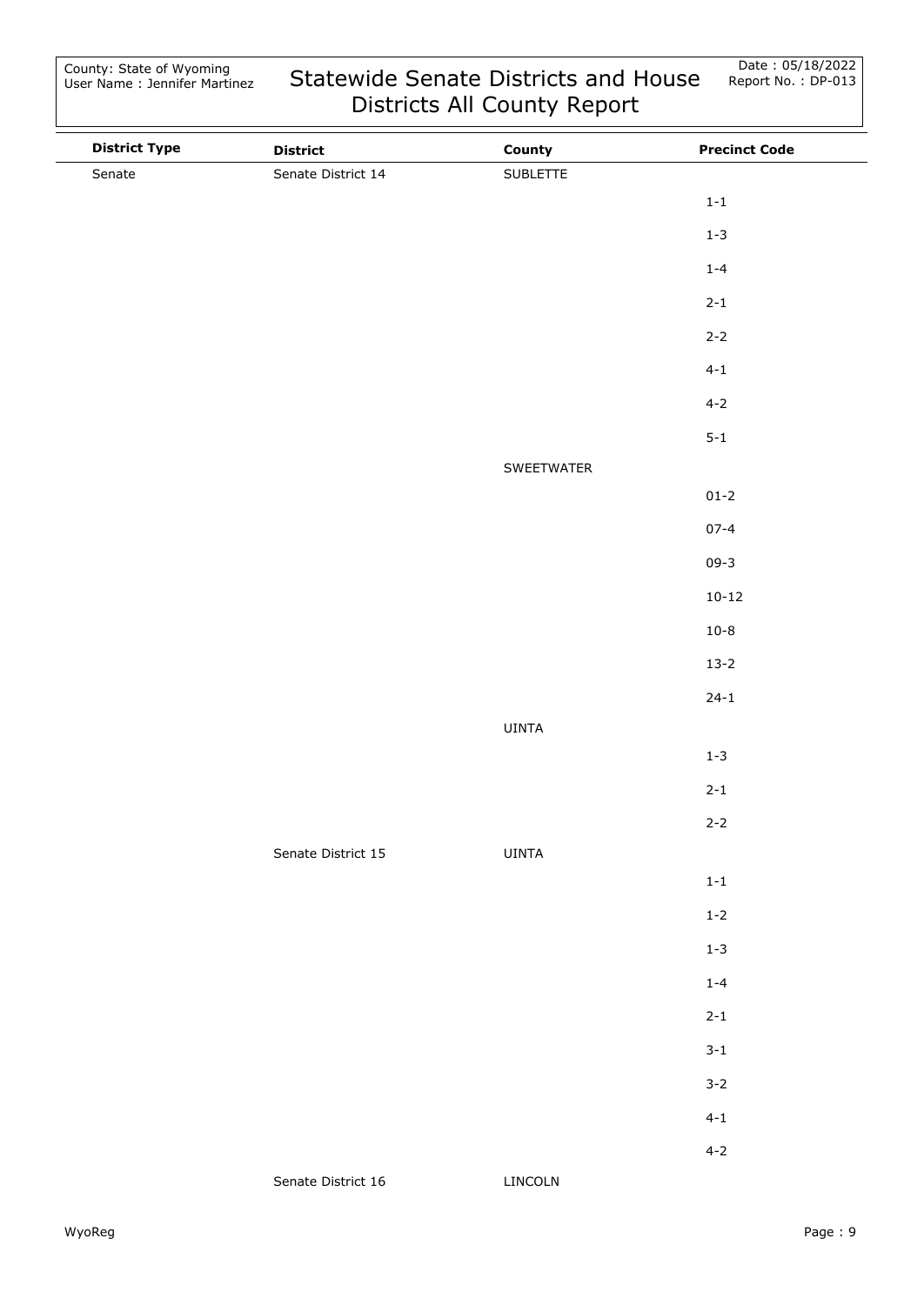| <b>District Type</b> | <b>District</b>    | County       | <b>Precinct Code</b> |
|----------------------|--------------------|--------------|----------------------|
| Senate               | Senate District 16 | LINCOLN      |                      |
|                      |                    |              | $2 - 01$             |
|                      |                    |              | $2 - 02$             |
|                      |                    |              | $2 - 03$             |
|                      |                    |              | $2 - 04$             |
|                      |                    |              | $2 - 05$             |
|                      |                    |              | $2 - 06$             |
|                      |                    |              | $2 - 07$             |
|                      |                    |              | $2 - 08$             |
|                      |                    |              | $2 - 10$             |
|                      |                    | <b>TETON</b> |                      |
|                      |                    |              | $1 - 01$             |
|                      |                    |              | $1 - 12$             |
|                      |                    |              | $4 - 01$             |
|                      |                    |              | $4 - 03$             |
|                      | Senate District 17 | <b>TETON</b> |                      |
|                      |                    |              | $1 - 02$             |
|                      |                    |              | $1 - 03$             |
|                      |                    |              | $1 - 04$             |
|                      |                    |              | $1 - 05$             |
|                      |                    |              | $1 - 06$             |
|                      |                    |              | $1 - 07$             |
|                      |                    |              | $1 - 10$             |
|                      |                    |              | $1 - 11$             |
|                      |                    |              | $2 - 01$             |
|                      |                    |              | $3 - 01$             |
|                      |                    |              | $4 - 02$             |
|                      |                    |              | $4 - 04$             |
|                      |                    |              | $5 - 01$             |
|                      | Senate District 18 | PARK         |                      |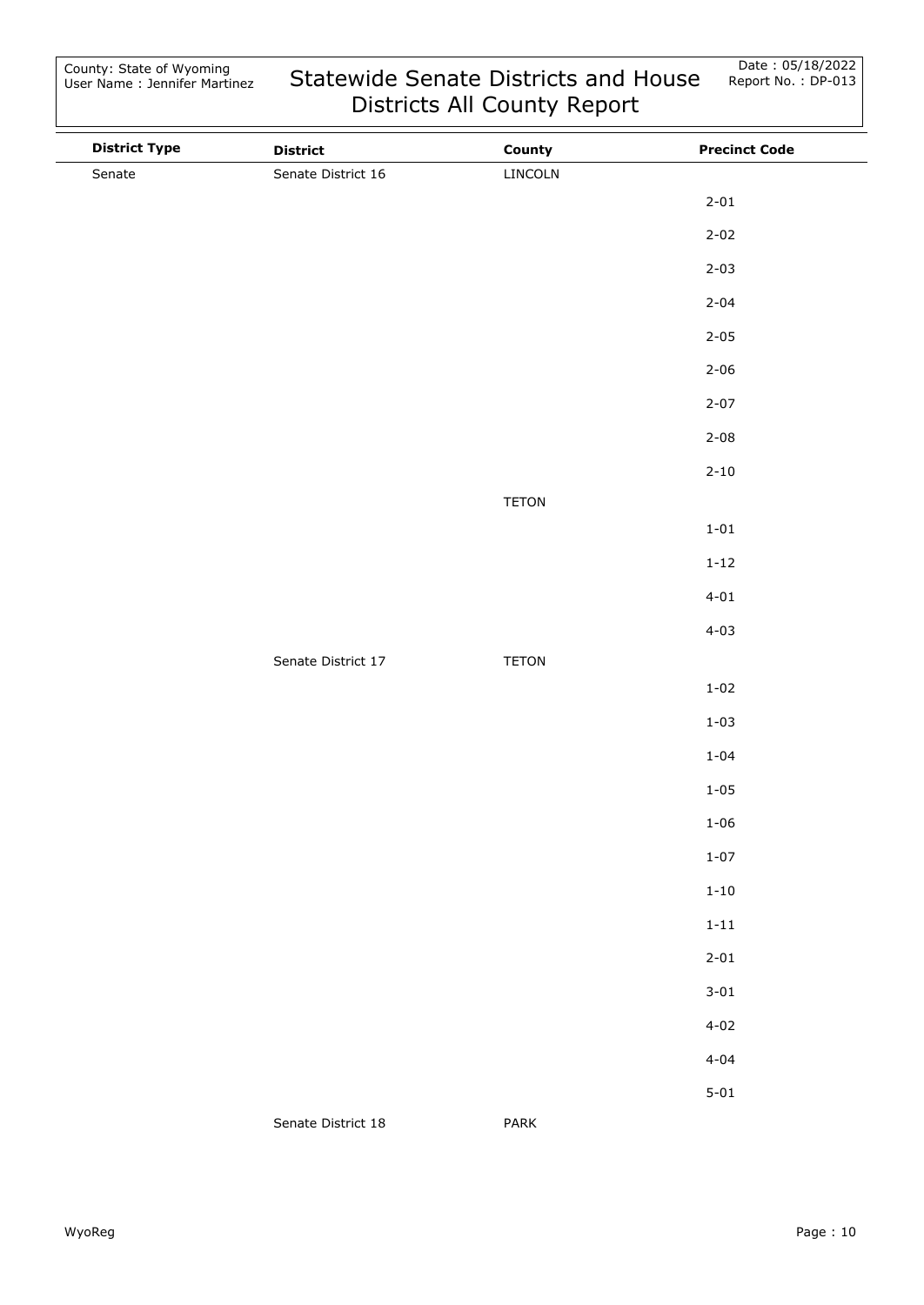| <b>District Type</b> | <b>District</b>    | County          | <b>Precinct Code</b> |
|----------------------|--------------------|-----------------|----------------------|
| Senate               | Senate District 18 | PARK            |                      |
|                      |                    |                 | $01 - 1$             |
|                      |                    |                 | $02 - 1$             |
|                      |                    |                 | $02 - 2$             |
|                      |                    |                 | $03 - 1$             |
|                      |                    |                 | $03 - 2$             |
|                      |                    |                 | $04 - 1$             |
|                      |                    |                 | $04 - 2$             |
|                      |                    |                 | $07 - 2$             |
|                      |                    |                 | $10 - 1$             |
|                      |                    |                 | $11 - 2$             |
|                      |                    |                 | $16 - 1$             |
|                      |                    |                 | $21 - 1$             |
|                      |                    |                 | $23 - 1$             |
|                      |                    |                 | $24 - 1$             |
|                      |                    |                 | $24 - 2$             |
|                      |                    |                 | $24-3$               |
|                      |                    |                 | $25 - 1$             |
|                      |                    |                 | $25 - 2$             |
|                      |                    |                 | $25 - 3$             |
|                      | Senate District 19 | <b>BIG HORN</b> |                      |
|                      |                    |                 | $05 - 01$            |
|                      |                    |                 | $11 - 01$            |
|                      |                    |                 | $16 - 01$            |
|                      |                    |                 | $20 - 01$            |
|                      |                    |                 | $22 - 01$            |
|                      |                    |                 | $23 - 01$            |
|                      |                    |                 | $25 - 01$            |
|                      |                    |                 | $26 - 01$            |
|                      |                    | PARK            |                      |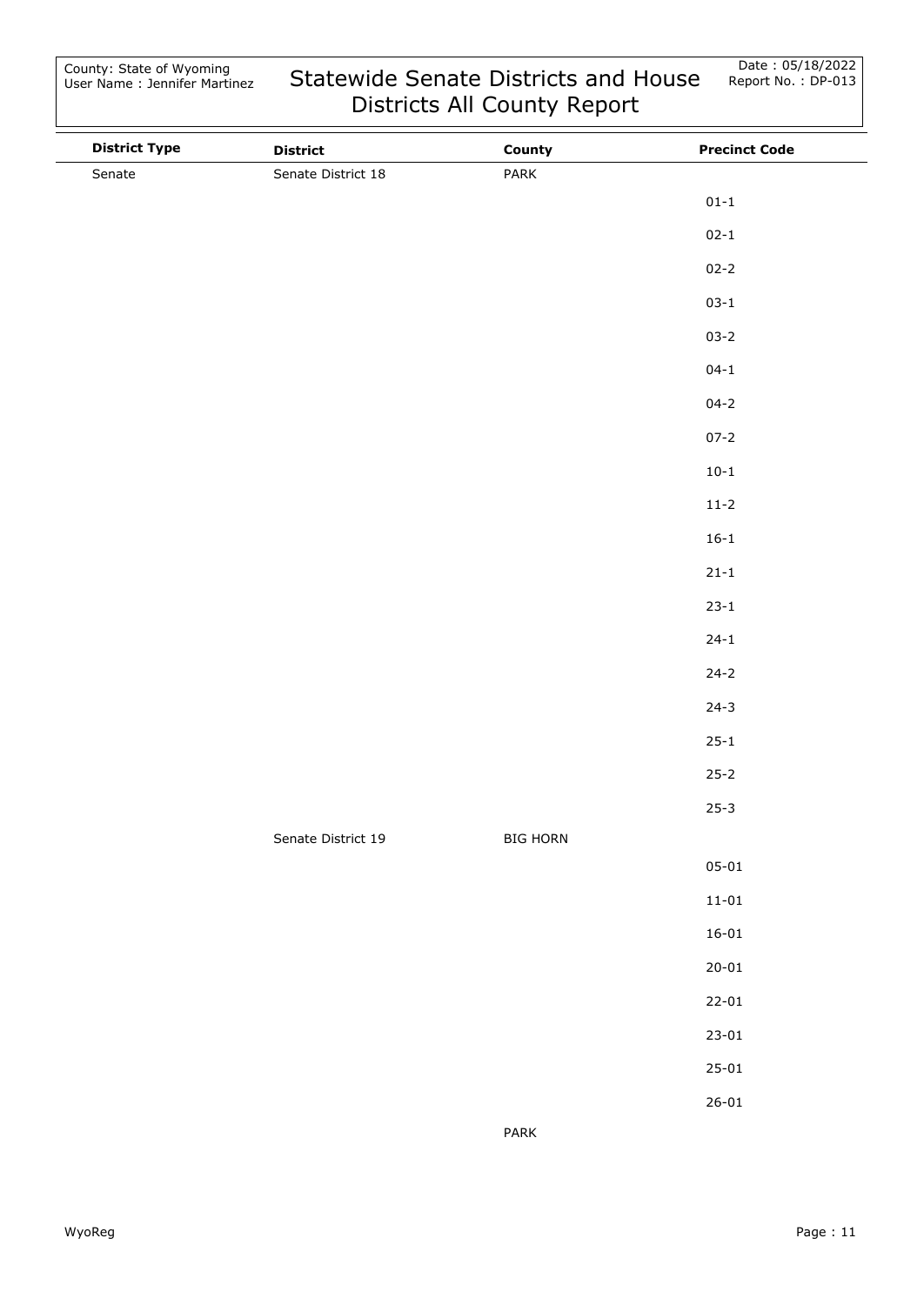| <b>District Type</b> | <b>District</b>    | County          | <b>Precinct Code</b> |
|----------------------|--------------------|-----------------|----------------------|
| Senate               | Senate District 19 | PARK            |                      |
|                      |                    |                 | $06 - 1$             |
|                      |                    |                 | $09-1$               |
|                      |                    |                 | $09 - 2$             |
|                      |                    |                 | $09 - 4$             |
|                      |                    |                 | $09 - 5$             |
|                      |                    |                 | $09 - 7$             |
|                      |                    |                 | $10 - 1$             |
|                      |                    |                 | $10-2$               |
|                      | Senate District 20 | <b>BIG HORN</b> |                      |
|                      |                    |                 | $01 - 01$            |
|                      |                    |                 | $02 - 01$            |
|                      |                    |                 | $03 - 01$            |
|                      |                    |                 | $05 - 01$            |
|                      |                    |                 | $06 - 01$            |
|                      |                    |                 | $08 - 01$            |
|                      |                    |                 | $11 - 01$            |
|                      |                    | FREMONT         |                      |
|                      |                    |                 | $20 - 1$             |
|                      |                    |                 | $22 - 1$             |
|                      |                    | HOT SPRINGS     |                      |
|                      |                    |                 | $1 - 01$             |
|                      |                    |                 | $1 - 02$             |
|                      |                    |                 | $2 - 01$             |
|                      |                    |                 | $3 - 01$             |
|                      |                    |                 | $4 - 01$             |
|                      |                    | PARK            |                      |
|                      |                    |                 | $03 - 2$             |
|                      |                    |                 | $08 - 1$             |
|                      |                    |                 | $08 - 2$             |
|                      |                    |                 | $08 - 3$             |
|                      |                    | WASHAKIE        |                      |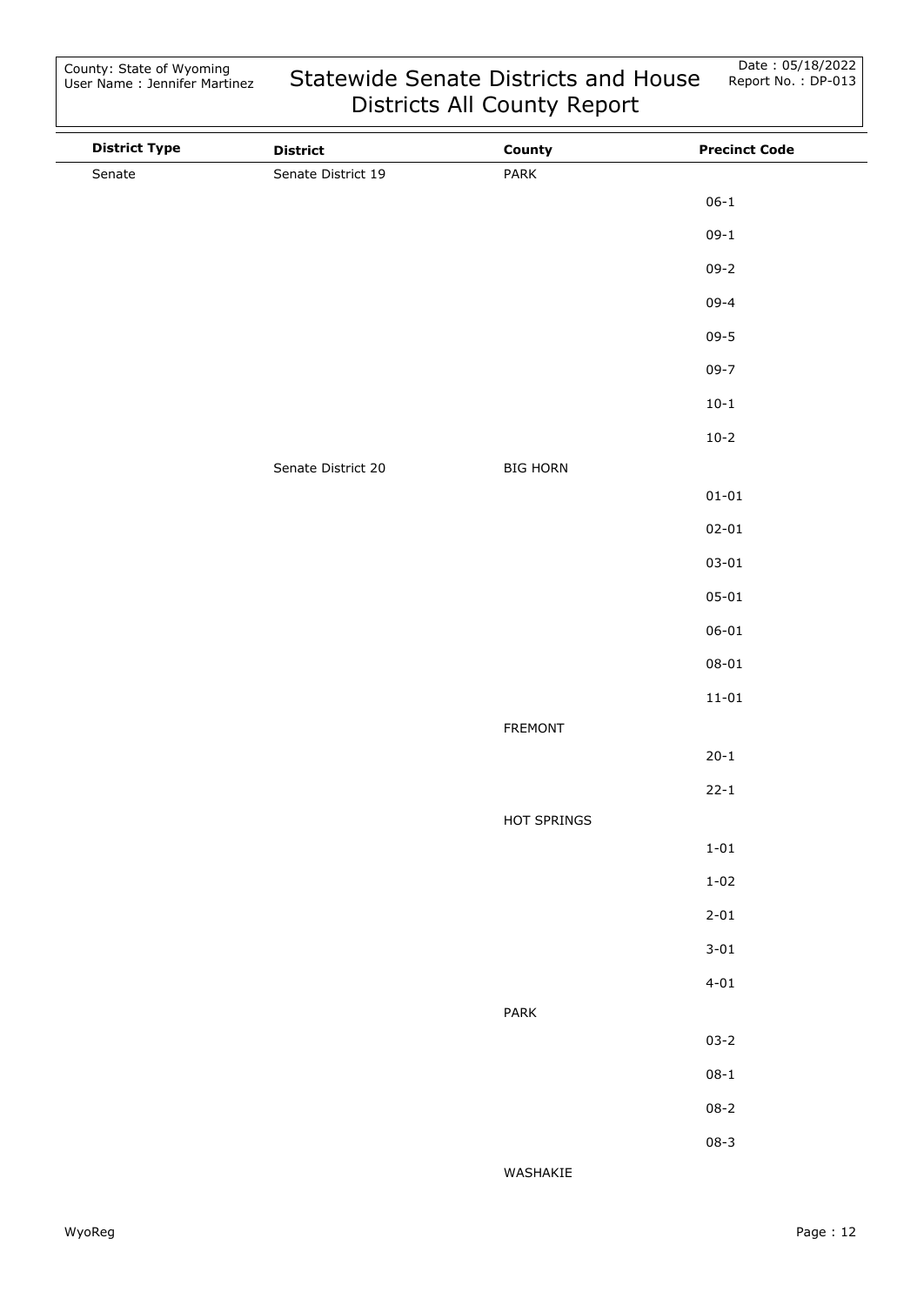| <b>District Type</b> | <b>District</b>    | County         | <b>Precinct Code</b> |
|----------------------|--------------------|----------------|----------------------|
| Senate               | Senate District 20 | WASHAKIE       |                      |
|                      |                    |                | $3 - 1$              |
|                      |                    |                | $5 - 1$              |
|                      |                    |                | $5 - 2$              |
|                      |                    |                | $5 - 3$              |
|                      |                    |                | $5-5$                |
|                      | Senate District 21 | SHERIDAN       |                      |
|                      |                    |                | $01 - 1$             |
|                      |                    |                | $02 - 1$             |
|                      |                    |                | $02 - 2$             |
|                      |                    |                | $02 - 3$             |
|                      |                    |                | $02 - 4$             |
|                      |                    |                | $02 - 5$             |
|                      |                    |                | $03 - 2$             |
|                      |                    |                | $03 - 3$             |
|                      |                    |                | $04 - 4$             |
|                      |                    |                | $05 - 1$             |
|                      |                    |                | $07 - 1$             |
|                      |                    |                | $08 - 1$             |
|                      |                    |                | $12 - 1$             |
|                      |                    |                | $13 - 1$             |
|                      |                    |                | $17 - 1$             |
|                      |                    |                | $17-2$               |
|                      |                    |                | $18 - 1$             |
|                      |                    |                | $20 - 1$             |
|                      |                    |                | $20 - 2$             |
|                      | Senate District 22 | <b>JOHNSON</b> |                      |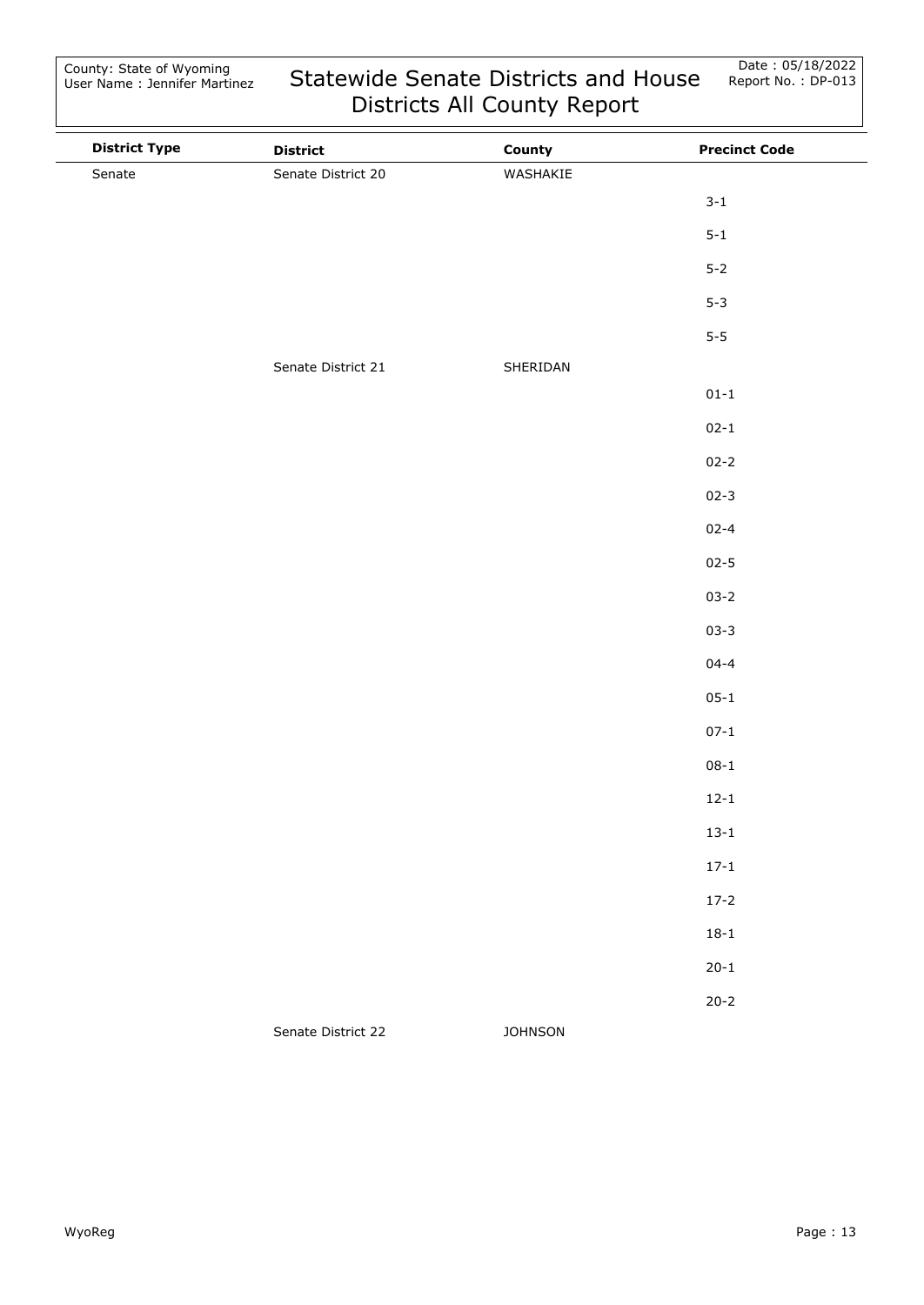| <b>District Type</b> | <b>District</b>    | County         | <b>Precinct Code</b> |
|----------------------|--------------------|----------------|----------------------|
| Senate               | Senate District 22 | <b>JOHNSON</b> |                      |
|                      |                    |                | $02 - 14$            |
|                      |                    |                | $03 - 01$            |
|                      |                    |                | $03 - 02$            |
|                      |                    |                | $03 - 03$            |
|                      |                    |                | $03 - 04$            |
|                      |                    |                | $03 - 05$            |
|                      |                    |                | $03 - 06$            |
|                      |                    |                | $03 - 07$            |
|                      |                    |                | $03 - 08$            |
|                      |                    |                | $04 - 07$            |
|                      |                    |                | $04 - 08$            |
|                      |                    |                | $05 - 09$            |
|                      |                    |                | $06 - 10$            |
|                      |                    |                | $08 - 11$            |
|                      |                    |                | $09-12$              |
|                      |                    |                | $10 - 15$            |
|                      |                    | SHERIDAN       |                      |
|                      |                    |                | $03 - 4$             |
|                      |                    |                | $03 - 5$             |
|                      |                    |                | $04 - 2$             |
|                      |                    |                | $04 - 3$             |
|                      |                    |                | $06 - 1$             |
|                      |                    |                | $09-1$               |
|                      |                    |                | $10-1$               |
|                      |                    |                | $11 - 1$             |
|                      |                    |                | $16 - 1$             |
|                      |                    |                | $19-1$               |
|                      | Senate District 23 | CAMPBELL       |                      |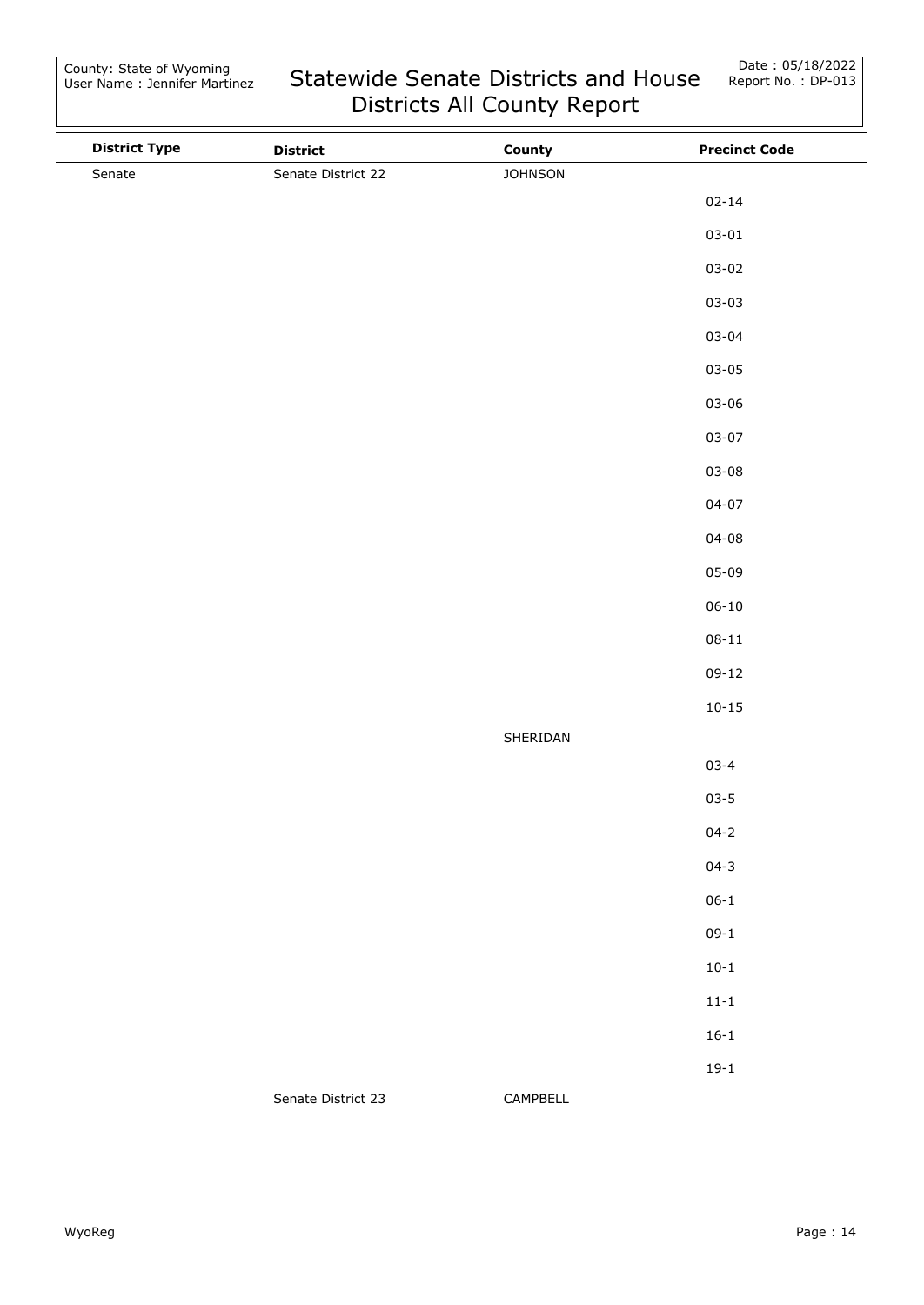| <b>District Type</b> | <b>District</b>    | County   | <b>Precinct Code</b> |
|----------------------|--------------------|----------|----------------------|
| Senate               | Senate District 23 | CAMPBELL |                      |
|                      |                    |          | $01 - 17$            |
|                      |                    |          | $01 - 18$            |
|                      |                    |          | $01 - 21$            |
|                      |                    |          | $01 - 22$            |
|                      |                    |          | $01 - 23$            |
|                      |                    |          | $01 - 24$            |
|                      |                    |          | $01 - 26$            |
|                      |                    |          | $01 - 27$            |
|                      |                    |          | $03 - 01$            |
|                      |                    |          | $13 - 01$            |
|                      |                    |          | $14 - 01$            |
|                      |                    |          | $14 - 02$            |
|                      |                    |          | $19 - 01$            |
|                      |                    |          | $23 - 01$            |
|                      |                    |          | $24 - 01$            |
|                      |                    |          | $26 - 01$            |
|                      | Senate District 24 | CAMPBELL |                      |
|                      |                    |          | $01 - 01$            |
|                      |                    |          | $01 - 03$            |
|                      |                    |          | $01 - 05$            |
|                      |                    |          | $01 - 07$            |
|                      |                    |          | $01 - 09$            |
|                      |                    |          | $01 - 14$            |
|                      |                    |          | $01 - 15$            |
|                      |                    |          | $01 - 16$            |
|                      |                    |          | $01 - 19$            |
|                      |                    |          | $01 - 20$            |
|                      |                    |          | $01 - 25$            |
|                      |                    |          | $09 - 01$            |
|                      | Senate District 25 | FREMONT  |                      |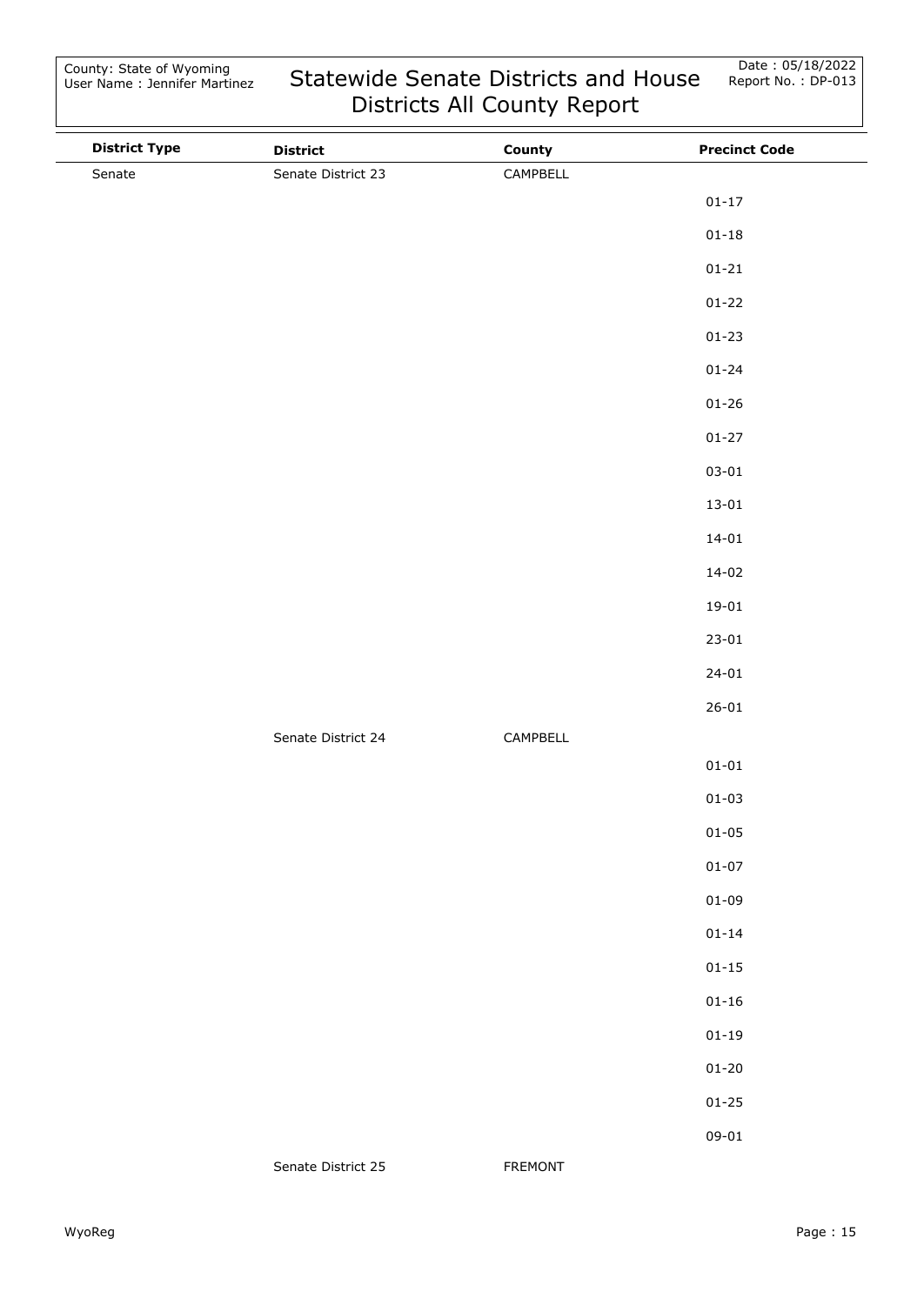| <b>District Type</b> | <b>District</b>    | County         | <b>Precinct Code</b> |
|----------------------|--------------------|----------------|----------------------|
| Senate               | Senate District 25 | <b>FREMONT</b> |                      |
|                      |                    |                | $01 - 1$             |
|                      |                    |                | $01 - 2$             |
|                      |                    |                | $01 - 3$             |
|                      |                    |                | $01 - 4$             |
|                      |                    |                | $01 - 5$             |
|                      |                    |                | $01 - 6$             |
|                      |                    |                | $02 - 1$             |
|                      |                    |                | $03 - 2$             |
|                      |                    |                | $03 - 5$             |
|                      |                    |                | $04 - 1$             |
|                      |                    |                | $05 - 1$             |
|                      |                    |                | $06 - 1$             |
|                      |                    |                | $08 - 1$             |
|                      |                    |                | $13 - 1$             |
|                      |                    |                | $17 - 1$             |
|                      |                    |                | $19-1$               |
|                      |                    |                | $21 - 1$             |
|                      |                    |                | $24 - 1$             |
|                      | Senate District 26 | <b>FREMONT</b> |                      |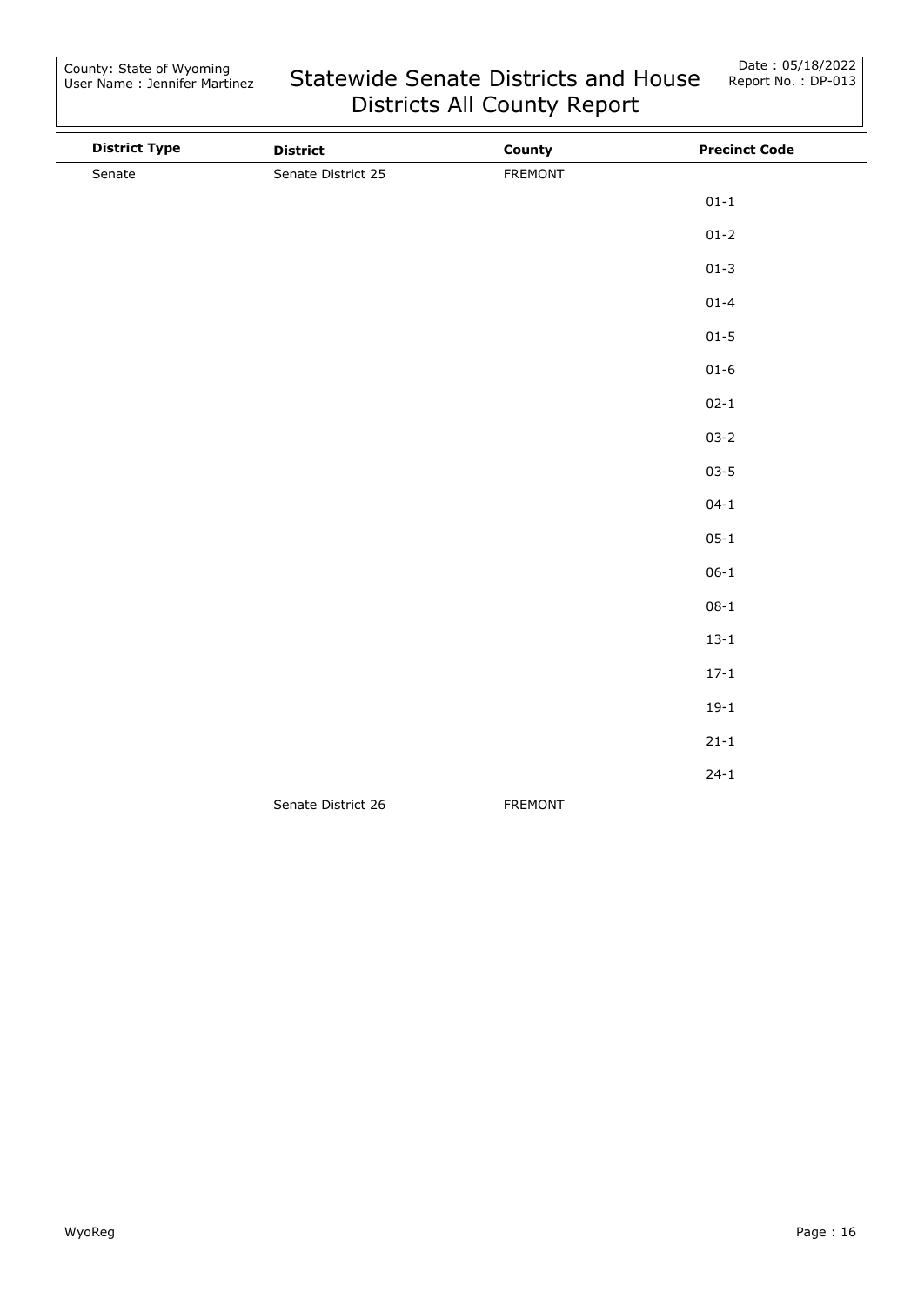| <b>District Type</b> | <b>District</b>    | County         | <b>Precinct Code</b> |
|----------------------|--------------------|----------------|----------------------|
| Senate               | Senate District 26 | FREMONT        |                      |
|                      |                    |                | $03 - 1$             |
|                      |                    |                | $03 - 2$             |
|                      |                    |                | $03 - 3$             |
|                      |                    |                | $03 - 4$             |
|                      |                    |                | $03 - 5$             |
|                      |                    |                | $03 - 6$             |
|                      |                    |                | $05 - 1$             |
|                      |                    |                | $07 - 1$             |
|                      |                    |                | $09-1$               |
|                      |                    |                | $10-1$               |
|                      |                    |                | $12 - 1$             |
|                      |                    |                | $14 - 1$             |
|                      |                    |                | $16 - 1$             |
|                      |                    |                | $18 - 1$             |
|                      |                    |                | $18-2$               |
|                      |                    |                | $19-1$               |
|                      |                    |                | $21 - 1$             |
|                      | Senate District 27 | <b>NATRONA</b> |                      |
|                      |                    |                | $1 - 12$             |
|                      |                    |                | $1 - 6$              |
|                      |                    |                | $12 - 2$             |
|                      |                    |                | $3 - 10$             |
|                      |                    |                | $3 - 2$              |
|                      |                    |                | $3 - 3$              |
|                      |                    |                | $3 - 5$              |
|                      |                    |                | $3 - 6$              |
|                      |                    |                | $3 - 9$              |
|                      | Senate District 28 | <b>NATRONA</b> |                      |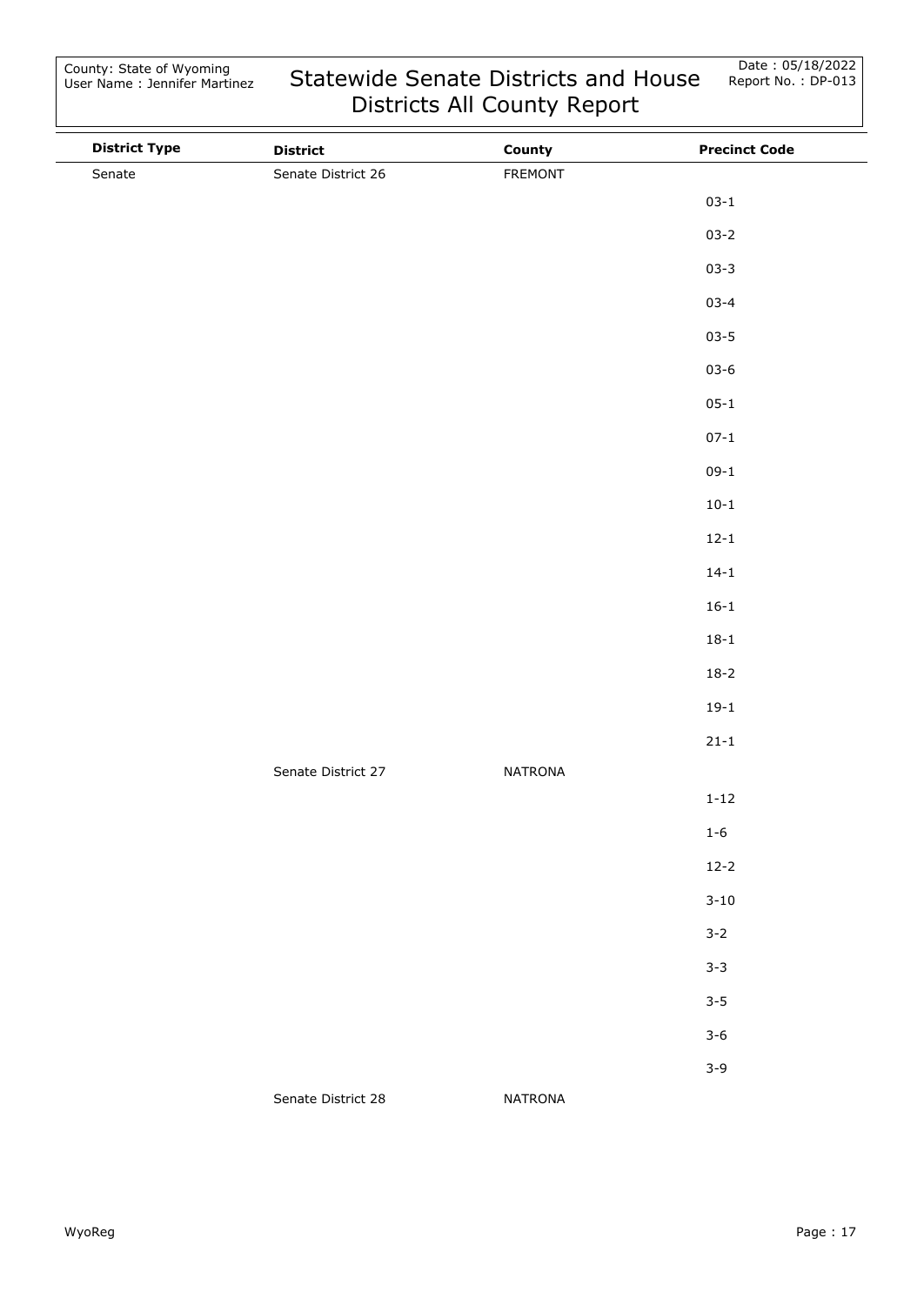| <b>District Type</b> | <b>District</b>    | County         | <b>Precinct Code</b> |
|----------------------|--------------------|----------------|----------------------|
| Senate               | Senate District 28 | NATRONA        |                      |
|                      |                    |                | $1 - 2$              |
|                      |                    |                | $1 - 3$              |
|                      |                    |                | $1 - 4$              |
|                      |                    |                | $1 - 5$              |
|                      |                    |                | $1 - 6$              |
|                      |                    |                | $1 - 7$              |
|                      |                    |                | $1 - 9$              |
|                      |                    |                | $3 - 4$              |
|                      |                    |                | $3 - 8$              |
|                      | Senate District 29 | <b>NATRONA</b> |                      |
|                      |                    |                | $1 - 11$             |
|                      |                    |                | $12 - 2$             |
|                      |                    |                | $2 - 1$              |
|                      |                    |                | $2 - 10$             |
|                      |                    |                | $2 - 2$              |
|                      |                    |                | $2 - 3$              |
|                      |                    |                | $2 - 4$              |
|                      |                    |                | $2 - 6$              |
|                      |                    |                | $2 - 9$              |
|                      |                    |                | $8 - 1$              |
|                      |                    |                | $8 - 2$              |
|                      |                    |                | $9 - 1$              |
|                      | Senate District 30 | <b>NATRONA</b> |                      |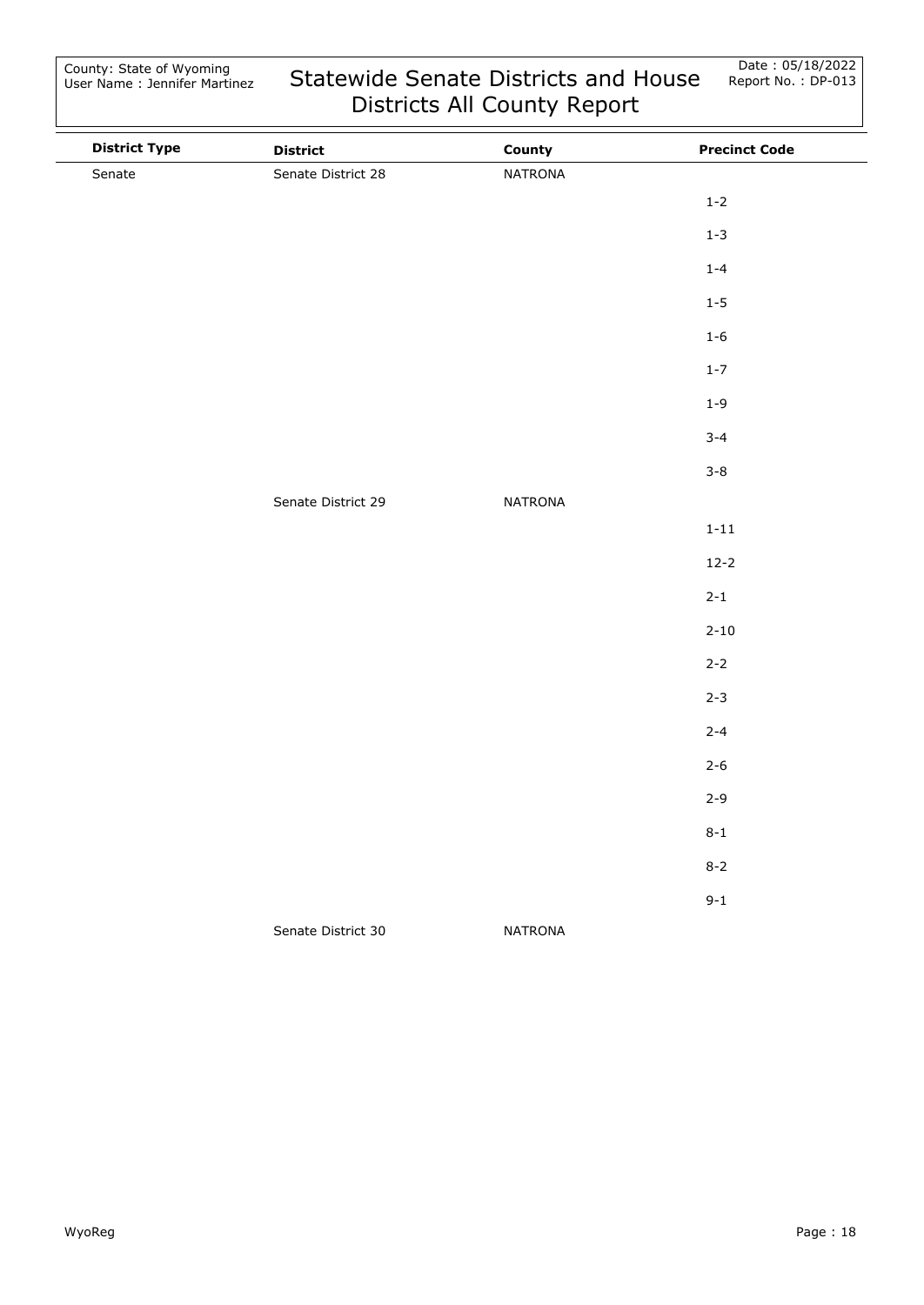| <b>District Type</b> | <b>District</b>    | County  | <b>Precinct Code</b> |
|----------------------|--------------------|---------|----------------------|
| Senate               | Senate District 30 | NATRONA |                      |
|                      |                    |         | $1-1$                |
|                      |                    |         | $11 - 1$             |
|                      |                    |         | $11-2$               |
|                      |                    |         | $11-3$               |
|                      |                    |         | $11 - 4$             |
|                      |                    |         | $13 - 1$             |
|                      |                    |         | $13 - 2$             |
|                      |                    |         | $14 - 1$             |
|                      |                    |         | $2 - 7$              |
|                      |                    |         | $2 - 8$              |
|                      |                    |         | $2 - 9$              |
|                      |                    |         | $7 - 1$              |
|                      |                    |         | $7 - 2$              |
|                      |                    |         | $8 - 1$              |
|                      |                    |         | $8 - 3$              |
|                      |                    |         | $8 - 4$              |
|                      |                    |         | $8 - 5$              |
|                      | Senate District 31 | LARAMIE |                      |
|                      |                    |         | $1 - 07$             |
|                      |                    |         | $3 - 03$             |
|                      |                    |         | $3 - 04$             |
|                      |                    |         | $3 - 05$             |
|                      |                    |         | $3 - 06$             |
|                      |                    |         | $3 - 07$             |
|                      |                    |         | $4 - 08$             |
|                      |                    |         | $5 - 01$             |
|                      |                    |         | $6 - 03$             |
|                      |                    |         |                      |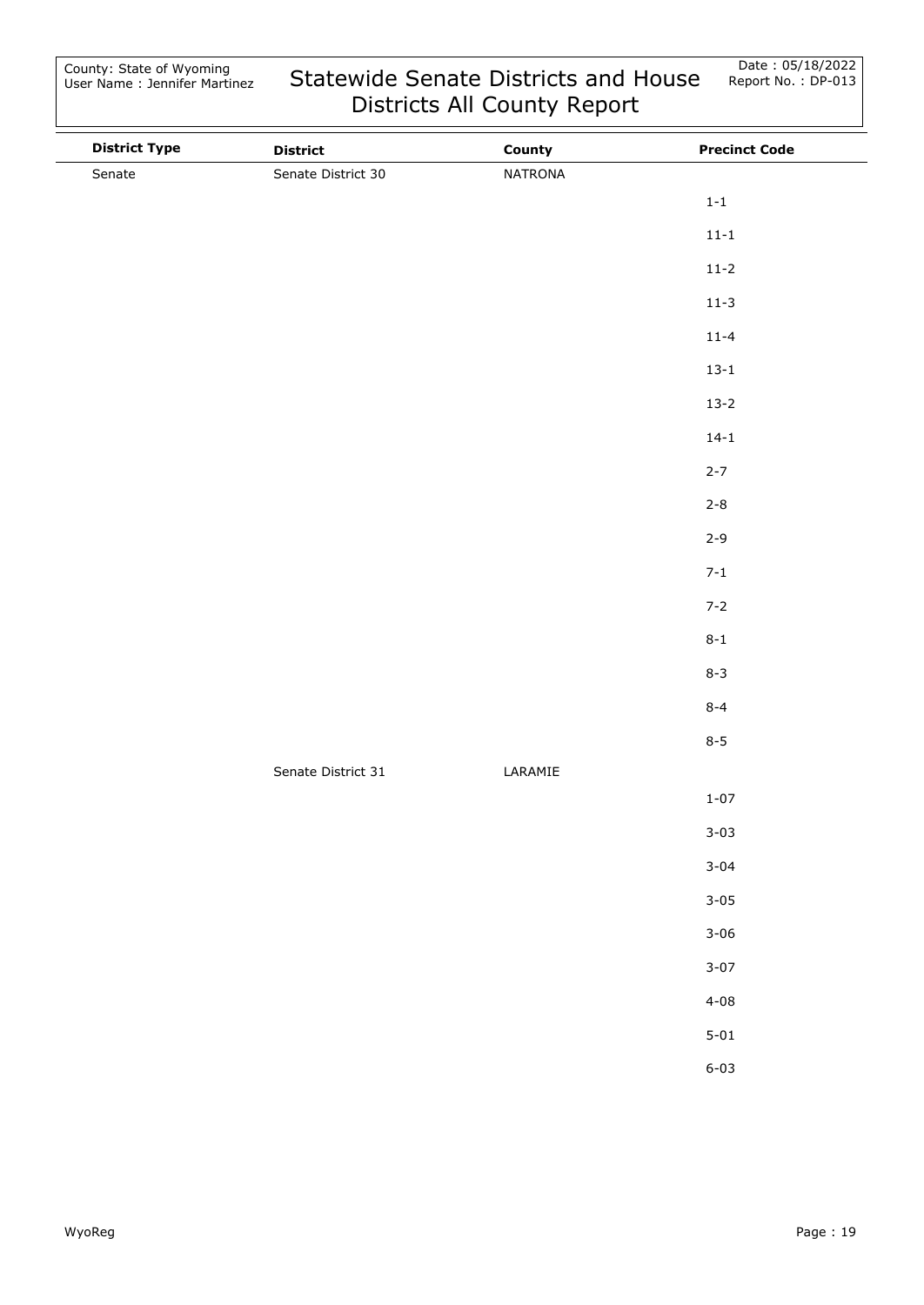| <b>District Type</b> | <b>District</b>   | County   | <b>Precinct Code</b> |
|----------------------|-------------------|----------|----------------------|
| House                | House District 01 | CROOK    |                      |
|                      |                   |          | $01 - 01$            |
|                      |                   |          | $01 - 02$            |
|                      |                   |          | $02 - 02$            |
|                      |                   |          | $03 - 03$            |
|                      |                   |          | $07 - 07$            |
|                      |                   |          | 09-09                |
|                      |                   |          | $11 - 11$            |
|                      |                   |          | $12 - 12$            |
|                      |                   |          | $13 - 13$            |
|                      |                   |          | $14 - 14$            |
|                      |                   |          | $15 - 15$            |
|                      |                   |          | $16 - 16$            |
|                      |                   |          | $18 - 01$            |
|                      |                   |          | $18 - 02$            |
|                      |                   |          | $23 - 23$            |
|                      |                   |          | $24 - 24$            |
|                      |                   |          | $26 - 26$            |
|                      |                   | WESTON   |                      |
|                      |                   |          | $1 - 2$              |
|                      |                   |          | $2 - 1$              |
|                      |                   |          | $3 - 1$              |
|                      |                   |          | $4 - 1$              |
|                      | House District 02 | GOSHEN   |                      |
|                      |                   |          | $1\mbox{-}1$         |
|                      |                   |          | $2 - 1$              |
|                      |                   |          | $7 - 2$              |
|                      |                   |          | $8 - 2$              |
|                      |                   | NIOBRARA |                      |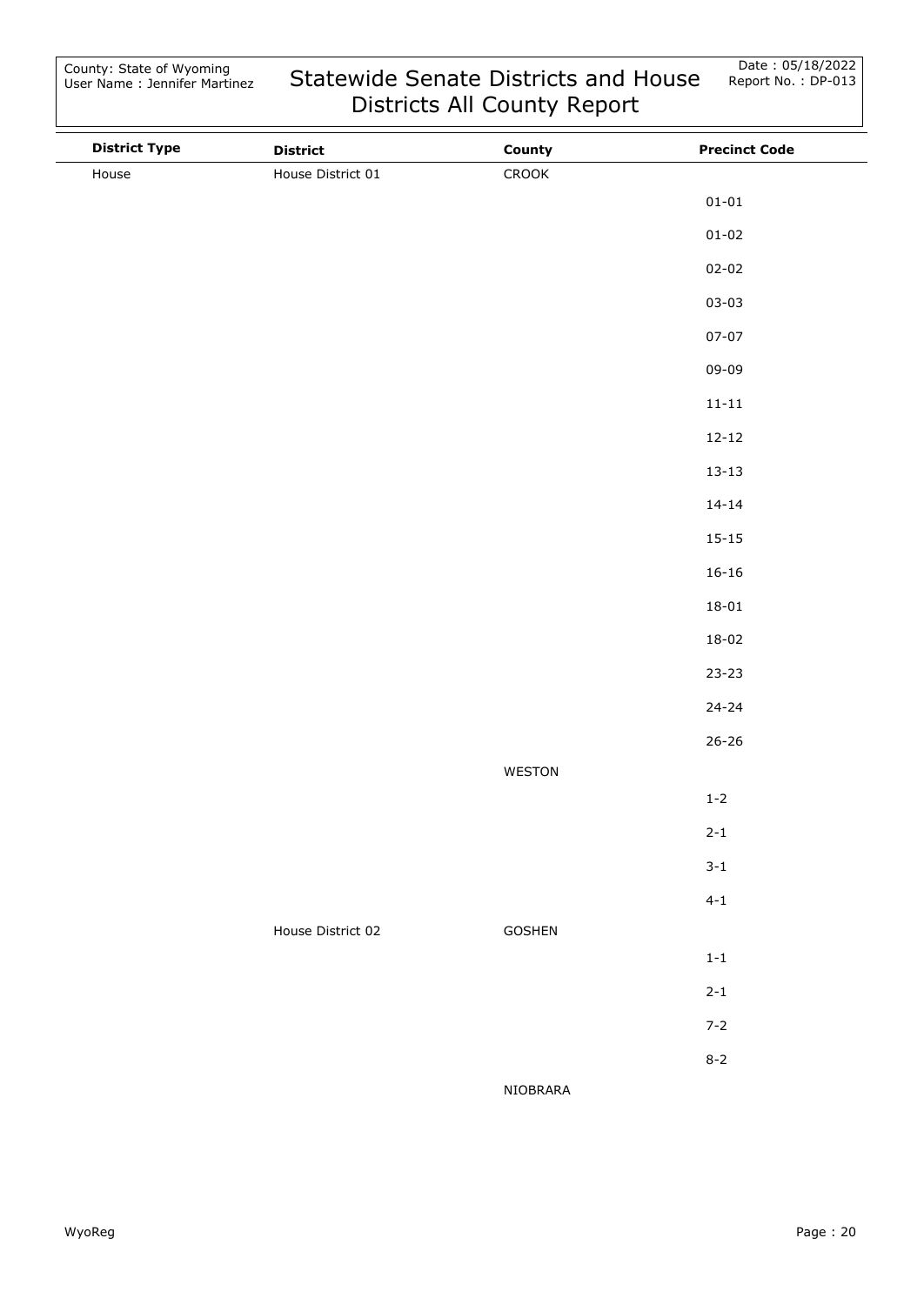| <b>District Type</b> | <b>District</b>   | County        | <b>Precinct Code</b> |
|----------------------|-------------------|---------------|----------------------|
| House                | House District 02 | NIOBRARA      |                      |
|                      |                   |               | $1 - 2$              |
|                      |                   |               | $3 - 2$              |
|                      |                   |               | $4 - 1$              |
|                      |                   |               | $6 - 1$              |
|                      |                   |               | $6 - 2$              |
|                      |                   |               | $7 - 1$              |
|                      |                   | WESTON        |                      |
|                      |                   |               | $1\mbox{-}1$         |
|                      |                   |               | $5 - 1$              |
|                      |                   |               | $5 - 2$              |
|                      |                   |               | $5 - 3$              |
|                      | House District 03 | CAMPBELL      |                      |
|                      |                   |               | $01 - 26$            |
|                      |                   |               | $01 - 27$            |
|                      |                   |               | $03 - 01$            |
|                      |                   |               | $13 - 01$            |
|                      |                   |               | $14 - 01$            |
|                      |                   |               | $14 - 02$            |
|                      |                   |               | $19 - 01$            |
|                      |                   |               | $23 - 01$            |
|                      |                   |               | $24 - 01$            |
|                      | House District 04 | LARAMIE       |                      |
|                      |                   |               | $4 - 03$             |
|                      |                   | <b>PLATTE</b> |                      |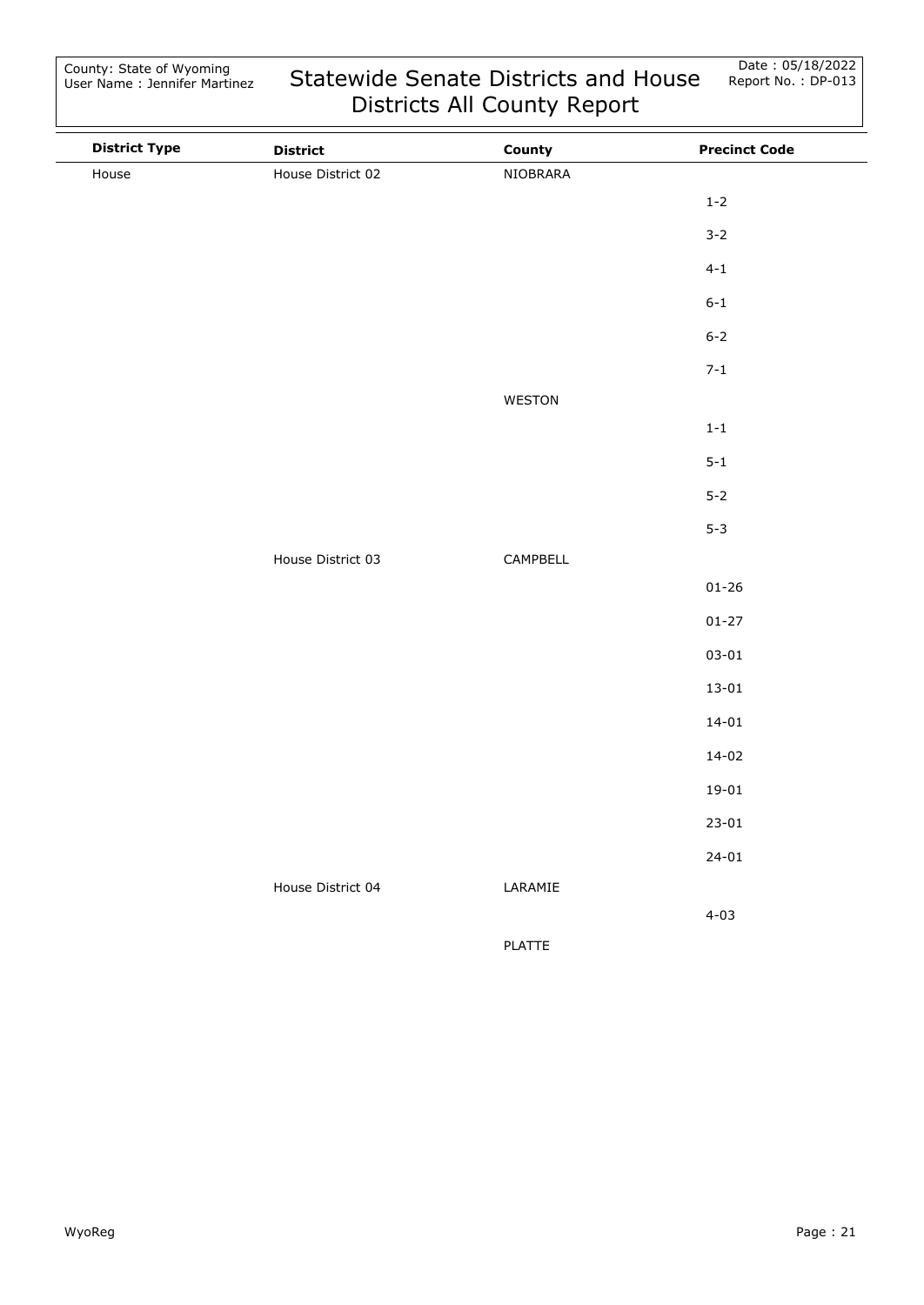| <b>District Type</b> | <b>District</b>   | County   | <b>Precinct Code</b> |
|----------------------|-------------------|----------|----------------------|
| House                | House District 04 | PLATTE   |                      |
|                      |                   |          | $1 - 1$              |
|                      |                   |          | $1 - 2$              |
|                      |                   |          | $1 - 3$              |
|                      |                   |          | $1 - 6$              |
|                      |                   |          | $2 - 1$              |
|                      |                   |          | $2 - 2$              |
|                      |                   |          | $3 - 1$              |
|                      |                   |          | $4 - 1$              |
|                      | House District 05 | GOSHEN   |                      |
|                      |                   |          | $13 - 1$             |
|                      |                   |          | $15 - 1$             |
|                      |                   |          | $16 - 1$             |
|                      |                   |          | $17 - 1$             |
|                      |                   |          | $18 - 1$             |
|                      |                   |          | $20 - 1$             |
|                      |                   |          | $7 - 1$              |
|                      |                   |          | $7 - 3$              |
|                      |                   |          | $8 - 1$              |
|                      |                   |          | $9 - 1$              |
|                      | House District 06 | CONVERSE |                      |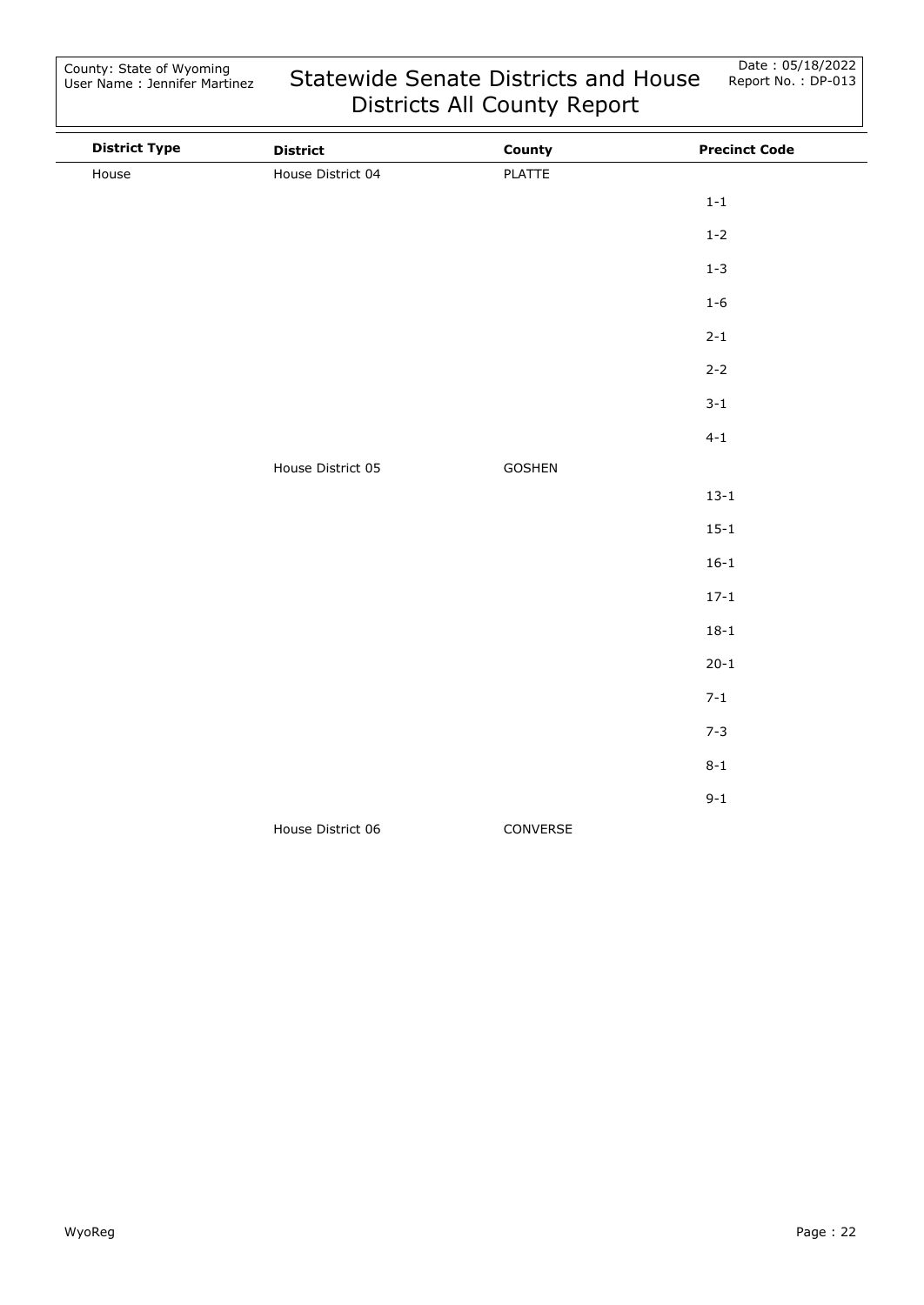| <b>District Type</b> | <b>District</b>   | County   | <b>Precinct Code</b> |
|----------------------|-------------------|----------|----------------------|
| House                | House District 06 | CONVERSE |                      |
|                      |                   |          | $01 - 01$            |
|                      |                   |          | $02 - 02$            |
|                      |                   |          | $03 - 01$            |
|                      |                   |          | $04 - 04$            |
|                      |                   |          | $07 - 07$            |
|                      |                   |          | $08 - 08$            |
|                      |                   |          | $13 - 13$            |
|                      |                   |          | $20 - 20$            |
|                      |                   |          | $23 - 1$             |
|                      |                   |          | $23 - 2$             |
|                      |                   |          | $23-3$               |
|                      |                   |          | $23 - 4$             |
|                      |                   |          | $23 - 5$             |
|                      |                   |          | $23-6$               |
|                      | House District 07 | LARAMIE  |                      |
|                      |                   |          | $2 - 01$             |
|                      |                   |          | $2 - 02$             |
|                      |                   |          | $6 - 02$             |
|                      | House District 08 | LARAMIE  |                      |
|                      |                   |          | $2 - 04$             |
|                      |                   |          | $2 - 05$             |
|                      |                   |          | $2 - 08$             |
|                      |                   |          | $4 - 05$             |
|                      |                   |          | $4 - 06$             |
|                      | House District 09 | LARAMIE  |                      |
|                      |                   |          | $2 - 06$             |
|                      |                   |          | $2 - 07$             |
|                      |                   |          | $6 - 04$             |
|                      | House District 10 | LARAMIE  |                      |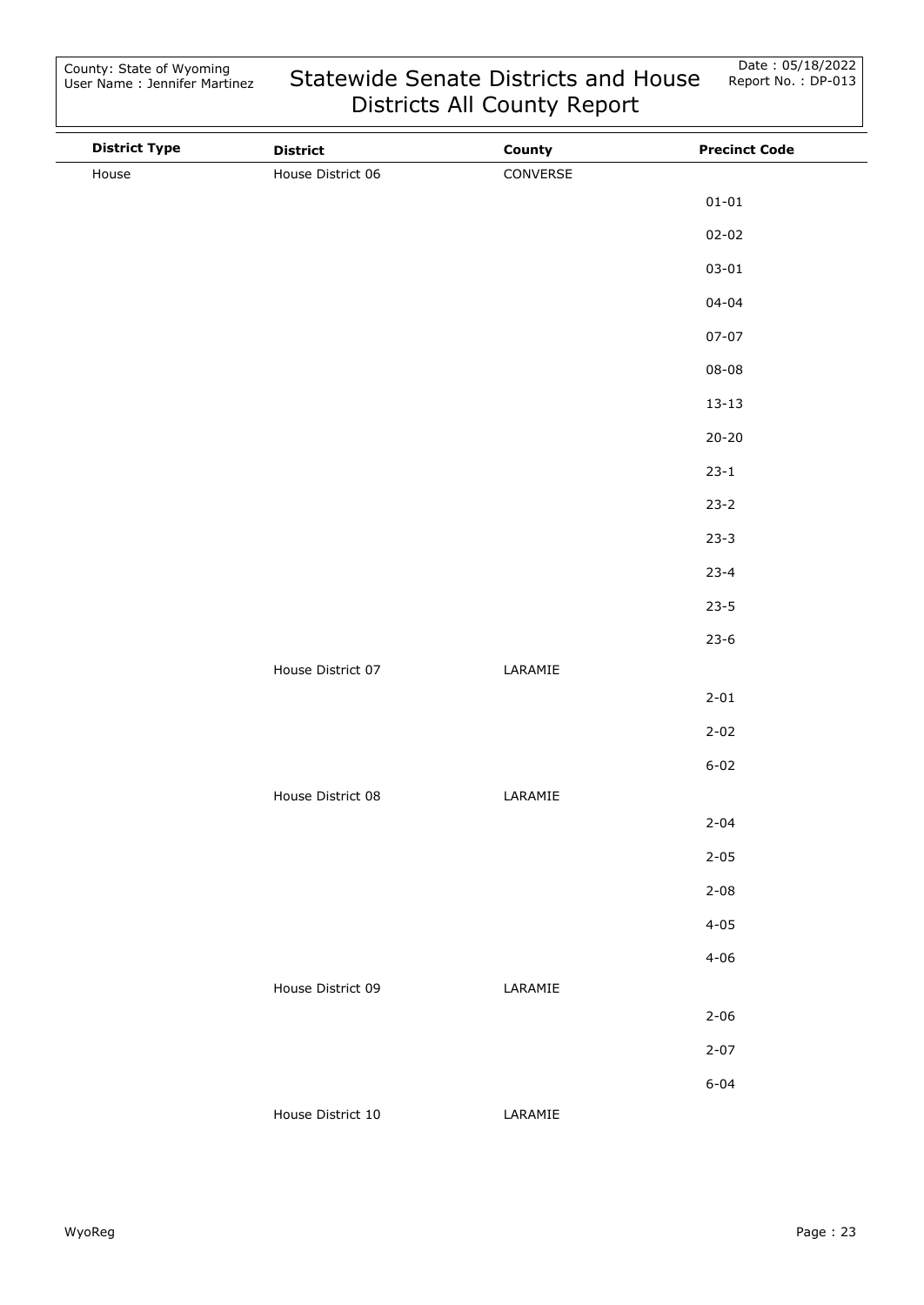| <b>District Type</b> | <b>District</b>   | County                                                           | <b>Precinct Code</b> |
|----------------------|-------------------|------------------------------------------------------------------|----------------------|
| House                | House District 10 | LARAMIE                                                          |                      |
|                      |                   |                                                                  | $4 - 04$             |
|                      |                   |                                                                  | $4 - 07$             |
|                      |                   |                                                                  | $5 - 02$             |
|                      |                   |                                                                  | $5 - 03$             |
|                      | House District 11 | LARAMIE                                                          |                      |
|                      |                   |                                                                  | $1 - 03$             |
|                      |                   |                                                                  | $1 - 04$             |
|                      |                   |                                                                  | $3 - 01$             |
|                      |                   |                                                                  | $6 - 01$             |
|                      | House District 12 | LARAMIE                                                          |                      |
|                      |                   |                                                                  | $4 - 09$             |
|                      |                   |                                                                  | $4 - 11$             |
|                      | House District 13 | ALBANY                                                           |                      |
|                      |                   |                                                                  | $13 - 1$             |
|                      |                   |                                                                  | $13-2$               |
|                      |                   |                                                                  | $13 - 3$             |
|                      | House District 14 | ALBANY                                                           |                      |
|                      |                   |                                                                  | 14-0-FG              |
|                      |                   | These precincts<br>are all one precinct<br>known as <b>14-0.</b> | $14-0-LP$            |
|                      |                   |                                                                  | 14-0-RR              |
|                      |                   |                                                                  | $14-0-SY$            |
|                      |                   |                                                                  | $14-2$               |
|                      |                   |                                                                  | $14-3$               |
|                      | House District 15 | CARBON                                                           |                      |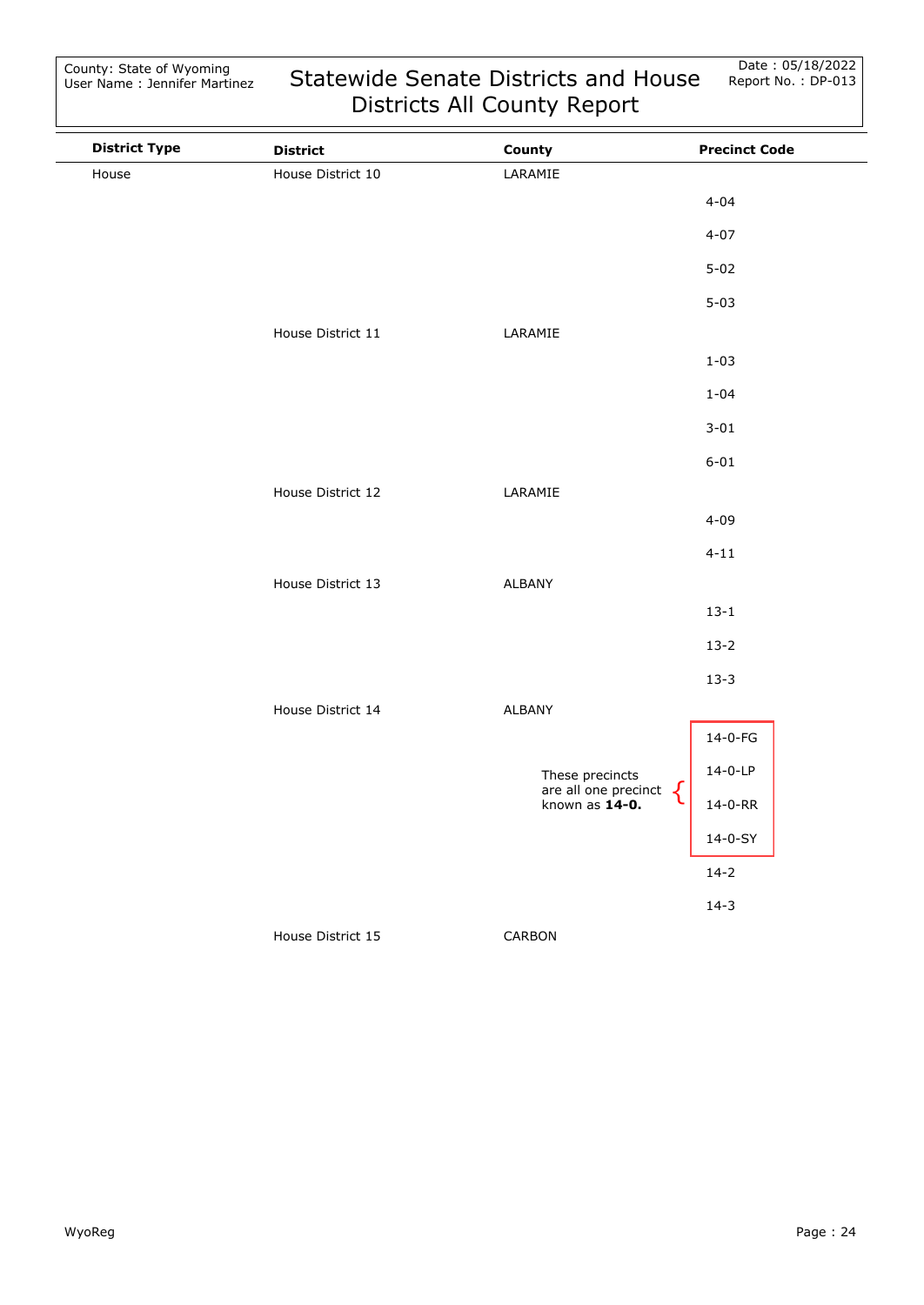| <b>District Type</b> | <b>District</b>   | County       | <b>Precinct Code</b> |
|----------------------|-------------------|--------------|----------------------|
| House                | House District 15 | CARBON       |                      |
|                      |                   |              | $01 - 01$            |
|                      |                   |              | $01 - 02$            |
|                      |                   |              | $02 - 01$            |
|                      |                   |              | $02 - 02$            |
|                      |                   |              | $03 - 01$            |
|                      |                   |              | $03 - 02$            |
|                      |                   |              | $04 - 01$            |
|                      |                   |              | $05 - 01$            |
|                      |                   | SWEETWATER   |                      |
|                      |                   |              | $25 - 2$             |
|                      | House District 16 | <b>TETON</b> |                      |
|                      |                   |              | $1 - 02$             |
|                      |                   |              | $1 - 05$             |
|                      |                   |              | $1 - 06$             |
|                      | House District 17 | SWEETWATER   |                      |
|                      |                   |              | $03 - 4$             |
|                      |                   |              | $03 - 7$             |
|                      |                   |              | $04 - 1$             |
|                      |                   |              | $04 - 4$             |
|                      |                   |              | $05 - 6$             |
|                      | House District 18 | LINCOLN      |                      |
|                      |                   |              | $1 - 01$             |
|                      |                   |              | $1 - 04$             |
|                      |                   |              | $1 - 06$             |
|                      |                   |              | $1 - 07$             |
|                      |                   |              | $2 - 09$             |
|                      |                   | SWEETWATER   |                      |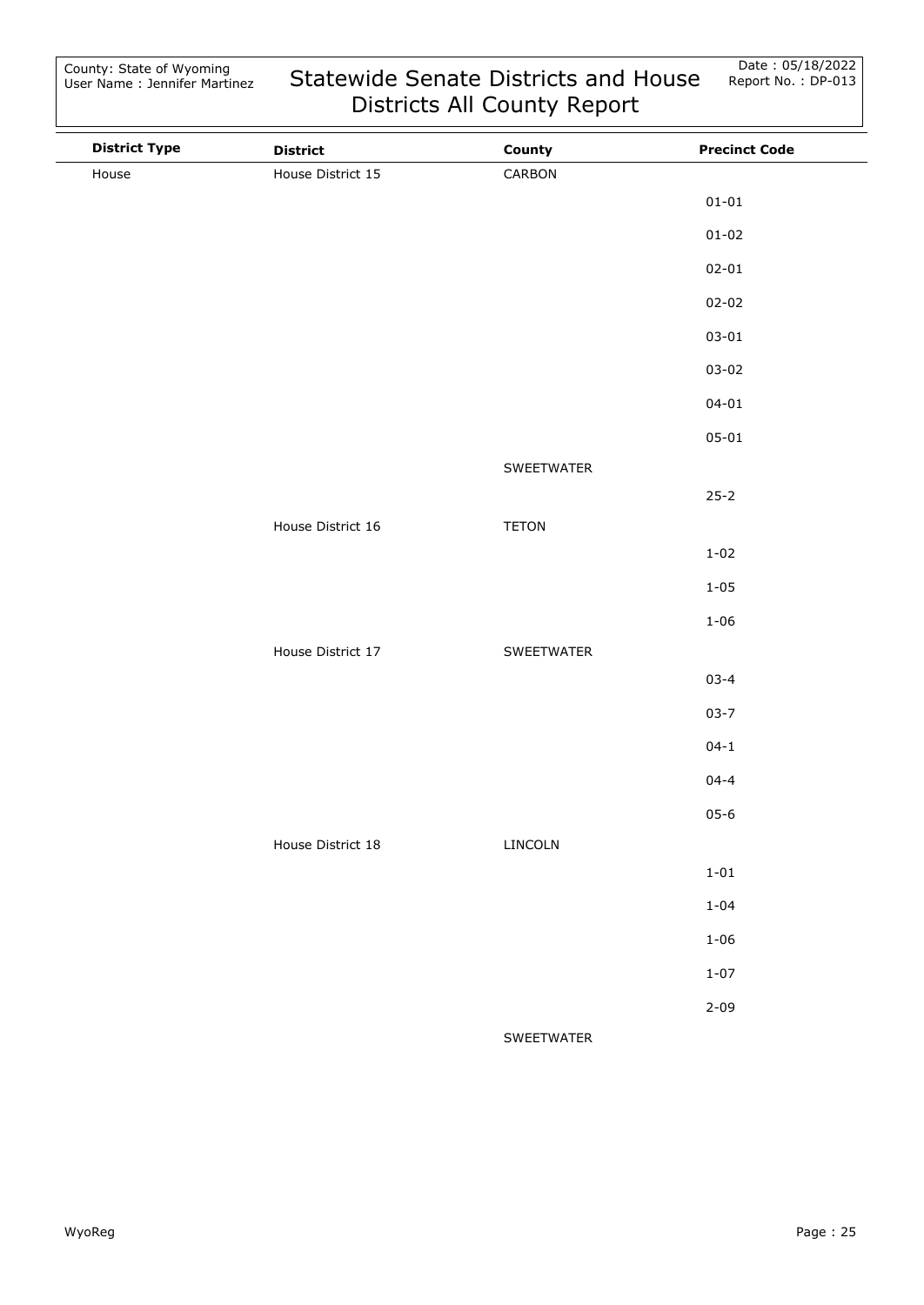| <b>District Type</b> | <b>District</b>   | County       | <b>Precinct Code</b> |
|----------------------|-------------------|--------------|----------------------|
| House                | House District 18 | SWEETWATER   |                      |
|                      |                   |              | $01 - 2$             |
|                      |                   |              | $07 - 4$             |
|                      |                   |              | $09 - 3$             |
|                      |                   |              | $10 - 12$            |
|                      |                   |              | $10 - 8$             |
|                      |                   |              | $13 - 2$             |
|                      |                   |              | $24 - 1$             |
|                      |                   | UINTA        |                      |
|                      |                   |              | $1 - 3$              |
|                      |                   |              | $2 - 1$              |
|                      |                   |              | $2 - 2$              |
|                      | House District 19 | <b>UINTA</b> |                      |
|                      |                   |              | $1 - 2$              |
|                      |                   |              | $1 - 3$              |
|                      |                   |              | $1 - 4$              |
|                      |                   |              | $2 - 1$              |
|                      |                   |              | $3 - 1$              |
|                      |                   |              | $3 - 2$              |
|                      |                   |              | $4 - 1$              |
|                      |                   |              | $4 - 2$              |
|                      | House District 20 | LINCOLN      |                      |
|                      |                   |              | $1 - 08$             |
|                      |                   | SUBLETTE     |                      |
|                      |                   |              | $1\mbox{-}1$         |
|                      |                   |              | $1 - 3$              |
|                      |                   |              | $1 - 4$              |
|                      |                   |              | $2 - 1$              |
|                      |                   |              | $2 - 2$              |
|                      |                   |              | $4 - 1$              |
|                      |                   |              | $4 - 2$              |
|                      |                   |              | $5 - 1$              |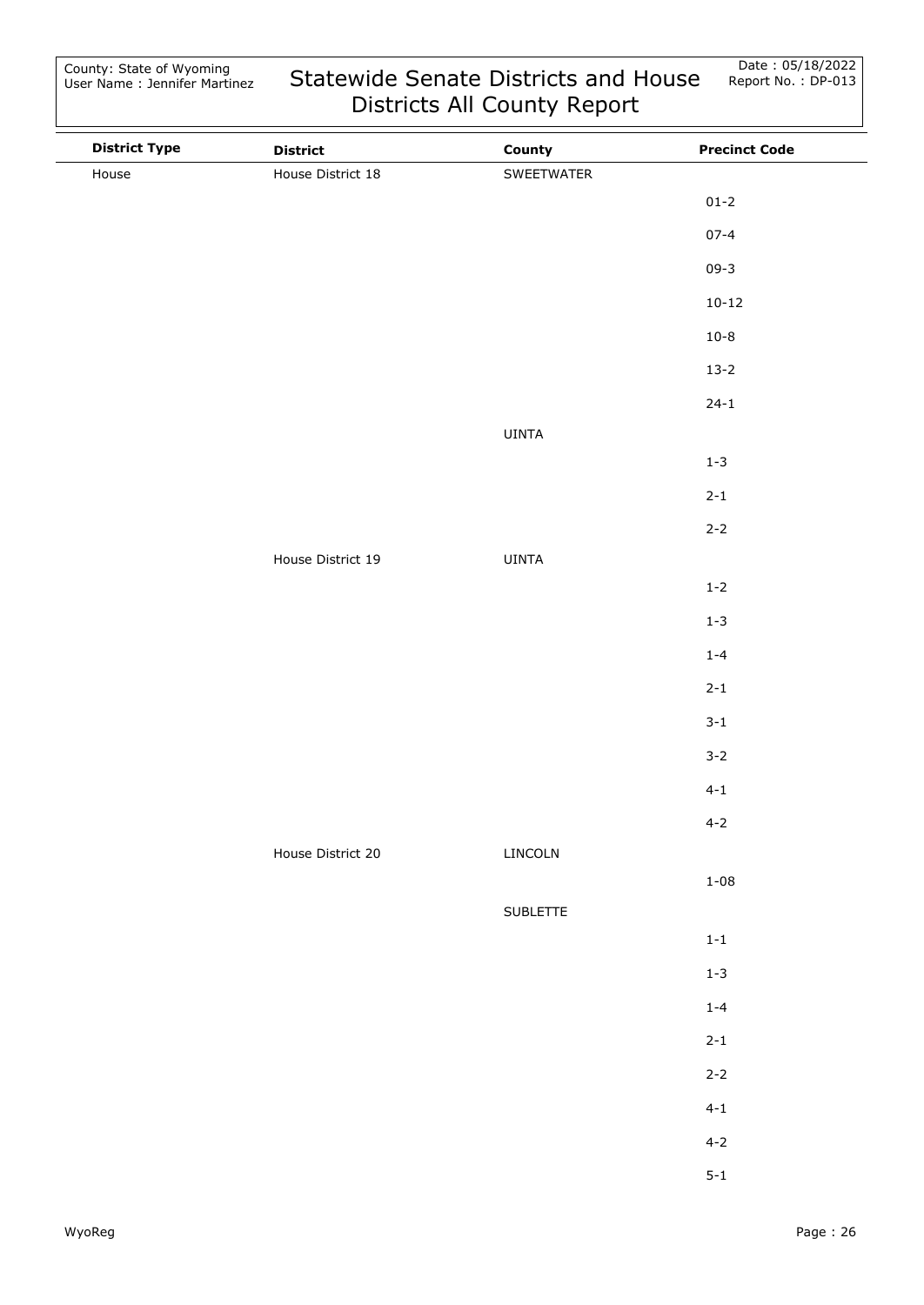| <b>District Type</b> | <b>District</b>   | County       | <b>Precinct Code</b> |
|----------------------|-------------------|--------------|----------------------|
| House                | House District 21 | LINCOLN      |                      |
|                      |                   |              | $2 - 01$             |
|                      |                   |              | $2 - 02$             |
|                      |                   |              | $2 - 04$             |
|                      |                   |              | $2 - 05$             |
|                      |                   |              | $2 - 06$             |
|                      |                   |              | $2 - 07$             |
|                      |                   |              | $2 - 08$             |
|                      | House District 22 | LINCOLN      |                      |
|                      |                   |              | $2 - 03$             |
|                      |                   |              | $2 - 05$             |
|                      |                   |              | $2 - 10$             |
|                      |                   | TETON        |                      |
|                      |                   |              | $1 - 01$             |
|                      |                   |              | $1 - 12$             |
|                      |                   |              | $4 - 01$             |
|                      |                   |              | $4 - 03$             |
|                      | House District 23 | <b>TETON</b> |                      |
|                      |                   |              | $1 - 03$             |
|                      |                   |              | $1 - 04$             |
|                      |                   |              | $1 - 05$             |
|                      |                   |              | $1 - 07$             |
|                      |                   |              | $1 - 10$             |
|                      |                   |              | $1 - 11$             |
|                      |                   |              | $2 - 01$             |
|                      |                   |              | $3 - 01$             |
|                      |                   |              | $4 - 02$             |
|                      |                   |              | $4 - 04$             |
|                      |                   |              | $5 - 01$             |
|                      | House District 24 | PARK         |                      |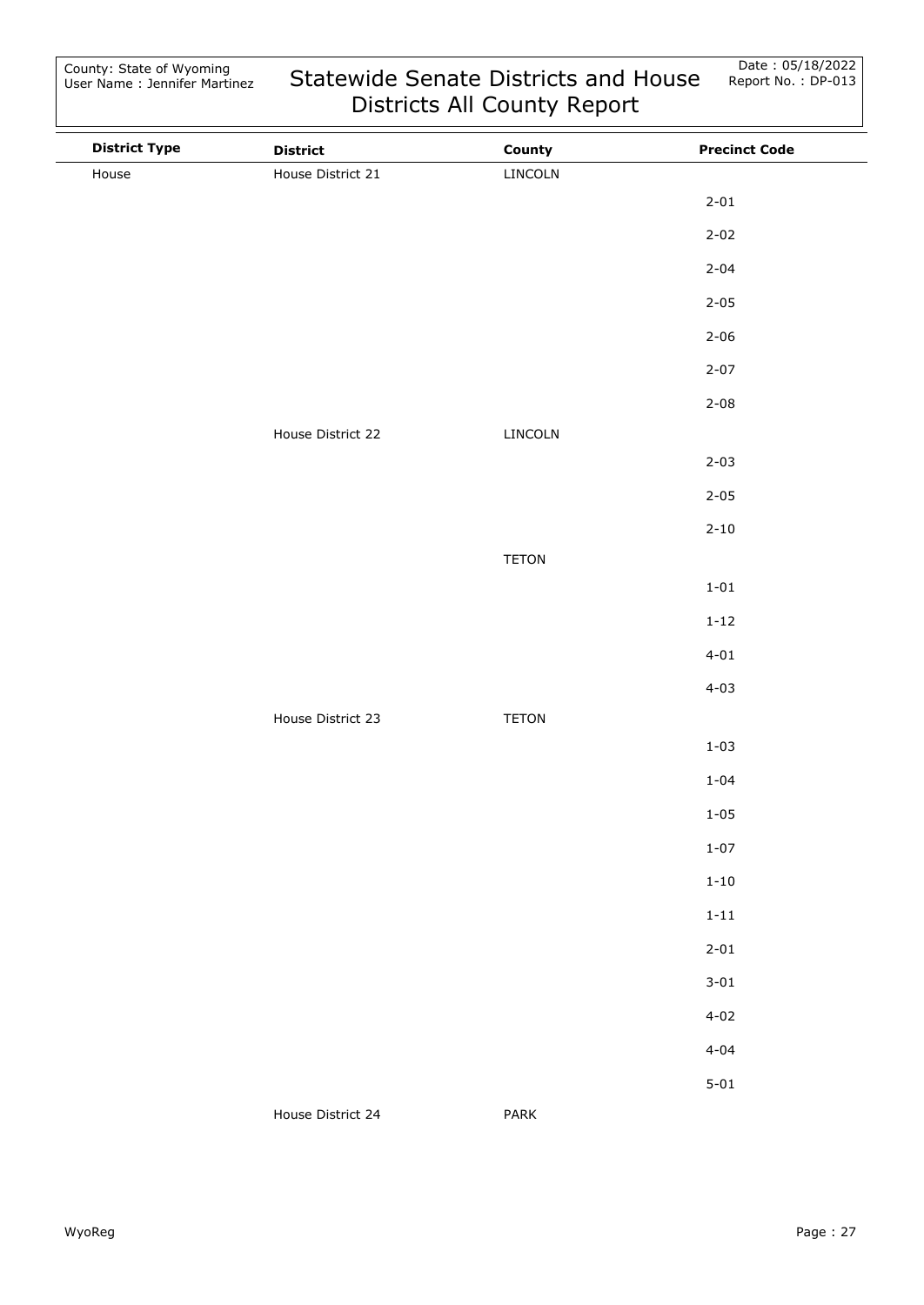| <b>District Type</b> | <b>District</b>   | County          | <b>Precinct Code</b> |
|----------------------|-------------------|-----------------|----------------------|
| House                | House District 24 | PARK            |                      |
|                      |                   |                 | $04 - 1$             |
|                      |                   |                 | $04 - 2$             |
|                      |                   |                 | $07 - 2$             |
|                      |                   |                 | $16 - 1$             |
|                      |                   |                 | $24 - 1$             |
|                      |                   |                 | $24 - 2$             |
|                      |                   |                 | $24-3$               |
|                      |                   |                 | $25 - 1$             |
|                      |                   |                 | $25 - 2$             |
|                      |                   |                 | $25 - 3$             |
|                      | House District 25 | PARK            |                      |
|                      |                   |                 | $06 - 1$             |
|                      |                   |                 | $09-1$               |
|                      |                   |                 | $09 - 2$             |
|                      |                   |                 | $09 - 4$             |
|                      |                   |                 | $09 - 5$             |
|                      |                   |                 | $09 - 7$             |
|                      |                   |                 | $10-1$               |
|                      |                   |                 | $10 - 2$             |
|                      | House District 26 | <b>BIG HORN</b> |                      |
|                      |                   |                 | $05 - 01$            |
|                      |                   |                 | $11 - 01$            |
|                      |                   |                 | $16 - 01$            |
|                      |                   |                 | $20 - 01$            |
|                      |                   |                 | $22 - 01$            |
|                      |                   |                 | $23 - 01$            |
|                      |                   |                 | $25 - 01$            |
|                      |                   |                 | $26 - 01$            |
|                      |                   | PARK            |                      |
|                      |                   |                 | $06 - 1$             |
|                      | House District 27 | <b>BIG HORN</b> |                      |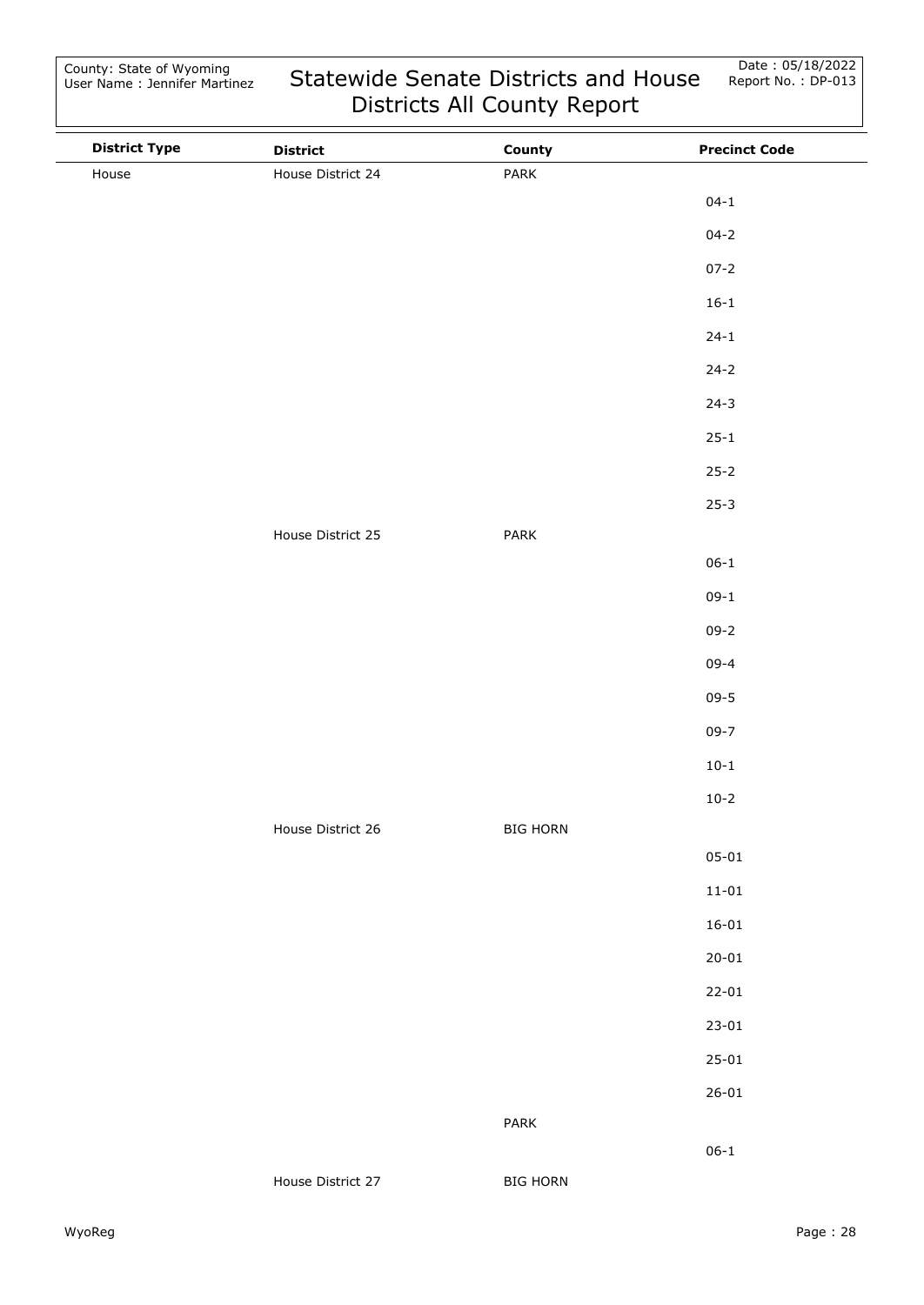| <b>District Type</b> | <b>District</b>   | County          | <b>Precinct Code</b> |
|----------------------|-------------------|-----------------|----------------------|
| House                | House District 27 | <b>BIG HORN</b> |                      |
|                      |                   |                 | $01 - 01$            |
|                      |                   |                 | $06 - 01$            |
|                      |                   |                 | $08 - 01$            |
|                      |                   | WASHAKIE        |                      |
|                      |                   |                 | $3 - 1$              |
|                      |                   |                 | $5 - 1$              |
|                      |                   |                 | $5-2$                |
|                      |                   |                 | $5 - 3$              |
|                      |                   |                 | $5-5$                |
|                      | House District 28 | <b>BIG HORN</b> |                      |
|                      |                   |                 | $01 - 01$            |
|                      |                   |                 | $02 - 01$            |
|                      |                   |                 | $03 - 01$            |
|                      |                   |                 | $05 - 01$            |
|                      |                   |                 | $11 - 01$            |
|                      |                   | <b>FREMONT</b>  |                      |
|                      |                   |                 | $20 - 1$             |
|                      |                   |                 | $22 - 1$             |
|                      |                   | HOT SPRINGS     |                      |
|                      |                   |                 | $1 - 01$             |
|                      |                   |                 | $1 - 02$             |
|                      |                   |                 | $2 - 01$             |
|                      |                   |                 | $3 - 01$             |
|                      |                   |                 | $4 - 01$             |
|                      |                   | PARK            |                      |
|                      |                   |                 | $03 - 2$             |
|                      |                   |                 | $08 - 1$             |
|                      |                   |                 | $08 - 2$             |
|                      |                   |                 | $08 - 3$             |
|                      | House District 29 | SHERIDAN        |                      |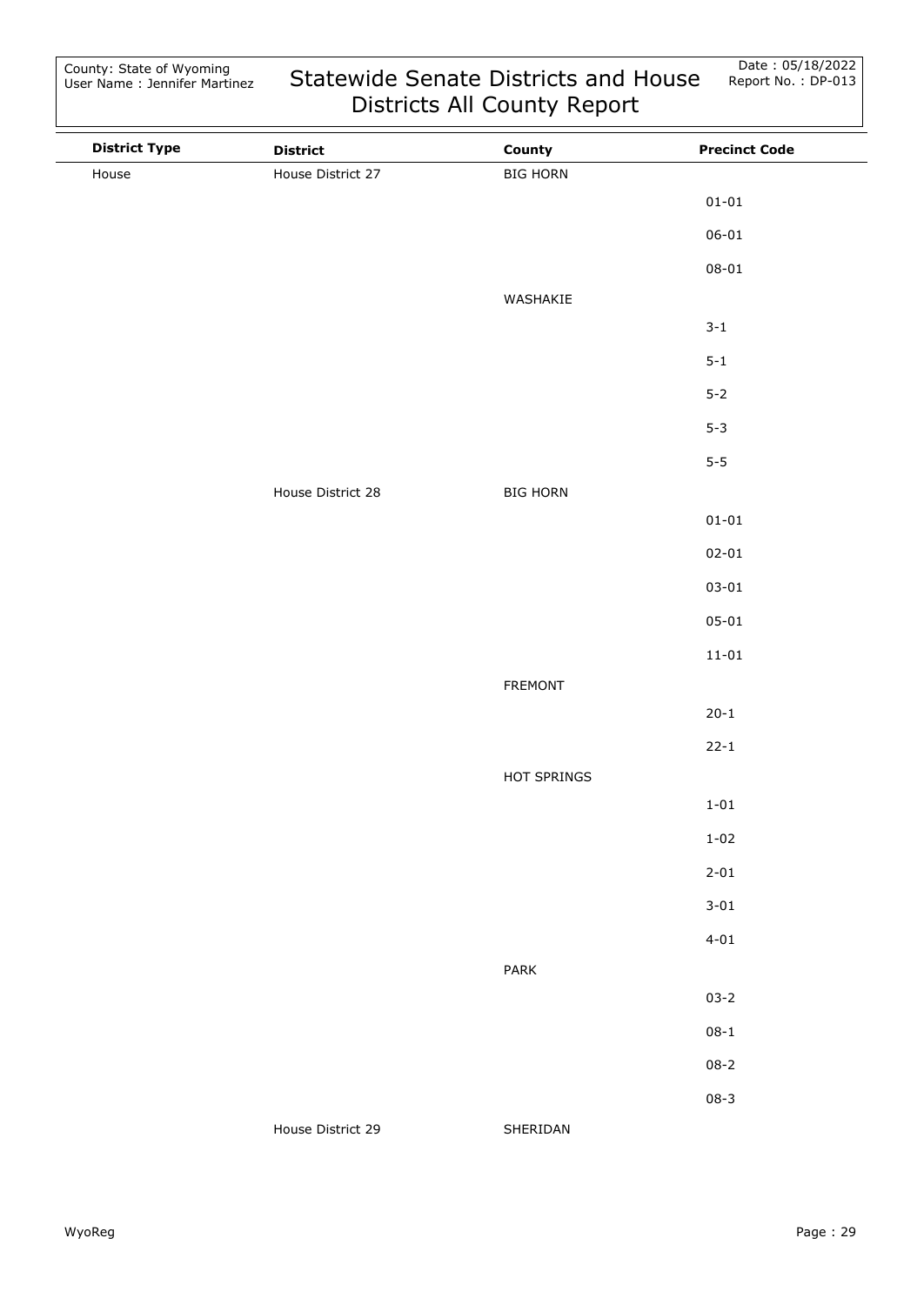| <b>District Type</b> | <b>District</b>   | County   | <b>Precinct Code</b> |
|----------------------|-------------------|----------|----------------------|
| House                | House District 29 | SHERIDAN |                      |
|                      |                   |          | $01 - 1$             |
|                      |                   |          | $02 - 1$             |
|                      |                   |          | $02 - 2$             |
|                      |                   |          | $02 - 3$             |
|                      |                   |          | $02 - 4$             |
|                      |                   |          | $03 - 2$             |
|                      |                   |          | $03 - 4$             |
|                      |                   |          | $04 - 4$             |
|                      |                   |          | $05 - 1$             |
|                      | House District 30 | SHERIDAN |                      |
|                      |                   |          | $03 - 5$             |
|                      |                   |          | $04 - 2$             |
|                      |                   |          | $04 - 3$             |
|                      |                   |          | $05 - 1$             |
|                      |                   |          | $06 - 1$             |
|                      |                   |          | $11 - 1$             |
|                      |                   |          | $13 - 1$             |
|                      |                   |          | $16 - 1$             |
|                      |                   |          | $19-1$               |
|                      | House District 31 | CAMPBELL |                      |
|                      |                   |          | $01 - 17$            |
|                      |                   |          | $01 - 18$            |
|                      |                   |          | $01 - 21$            |
|                      |                   |          | $01 - 22$            |
|                      |                   |          | $01 - 23$            |
|                      |                   |          | $01 - 24$            |
|                      |                   |          | $26 - 01$            |
|                      | House District 32 | CAMPBELL |                      |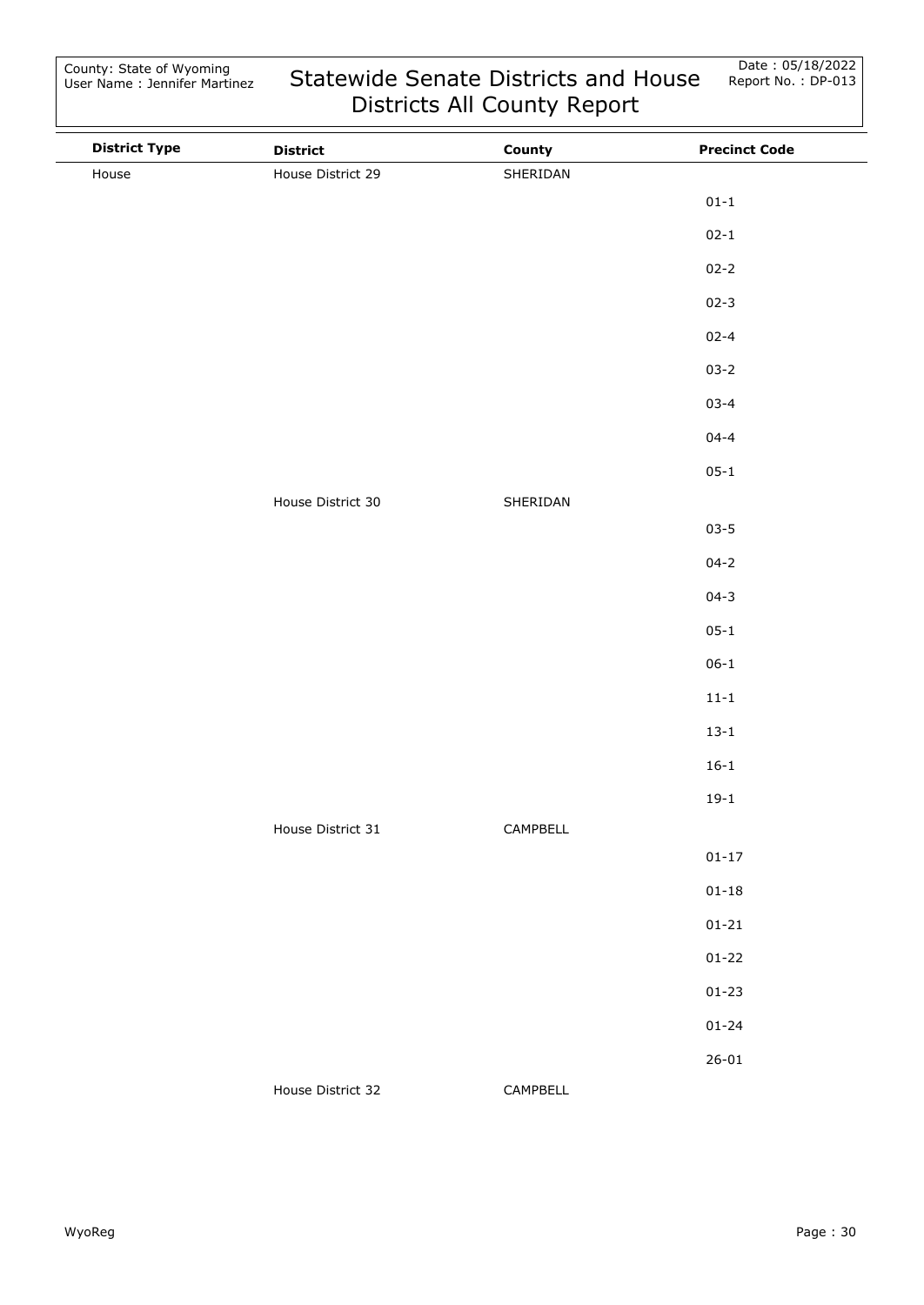| <b>District Type</b> | <b>District</b>   | County         | <b>Precinct Code</b> |
|----------------------|-------------------|----------------|----------------------|
| House                | House District 32 | CAMPBELL       |                      |
|                      |                   |                | $01 - 14$            |
|                      |                   |                | $01 - 15$            |
|                      |                   |                | $01 - 16$            |
|                      |                   |                | $01 - 19$            |
|                      |                   |                | $01 - 20$            |
|                      |                   |                | $01 - 25$            |
|                      |                   |                | $09 - 01$            |
|                      | House District 33 | <b>FREMONT</b> |                      |
|                      |                   |                | $02 - 1$             |
|                      |                   |                | $03 - 2$             |
|                      |                   |                | $03 - 5$             |
|                      |                   |                | $04 - 1$             |
|                      |                   |                | $05 - 1$             |
|                      |                   |                | $06 - 1$             |
|                      |                   |                | $08 - 1$             |
|                      |                   |                | $13 - 1$             |
|                      |                   |                | $17 - 1$             |
|                      |                   |                | $19-1$               |
|                      |                   |                | $21 - 1$             |
|                      |                   |                | $24 - 1$             |
|                      | House District 34 | <b>FREMONT</b> |                      |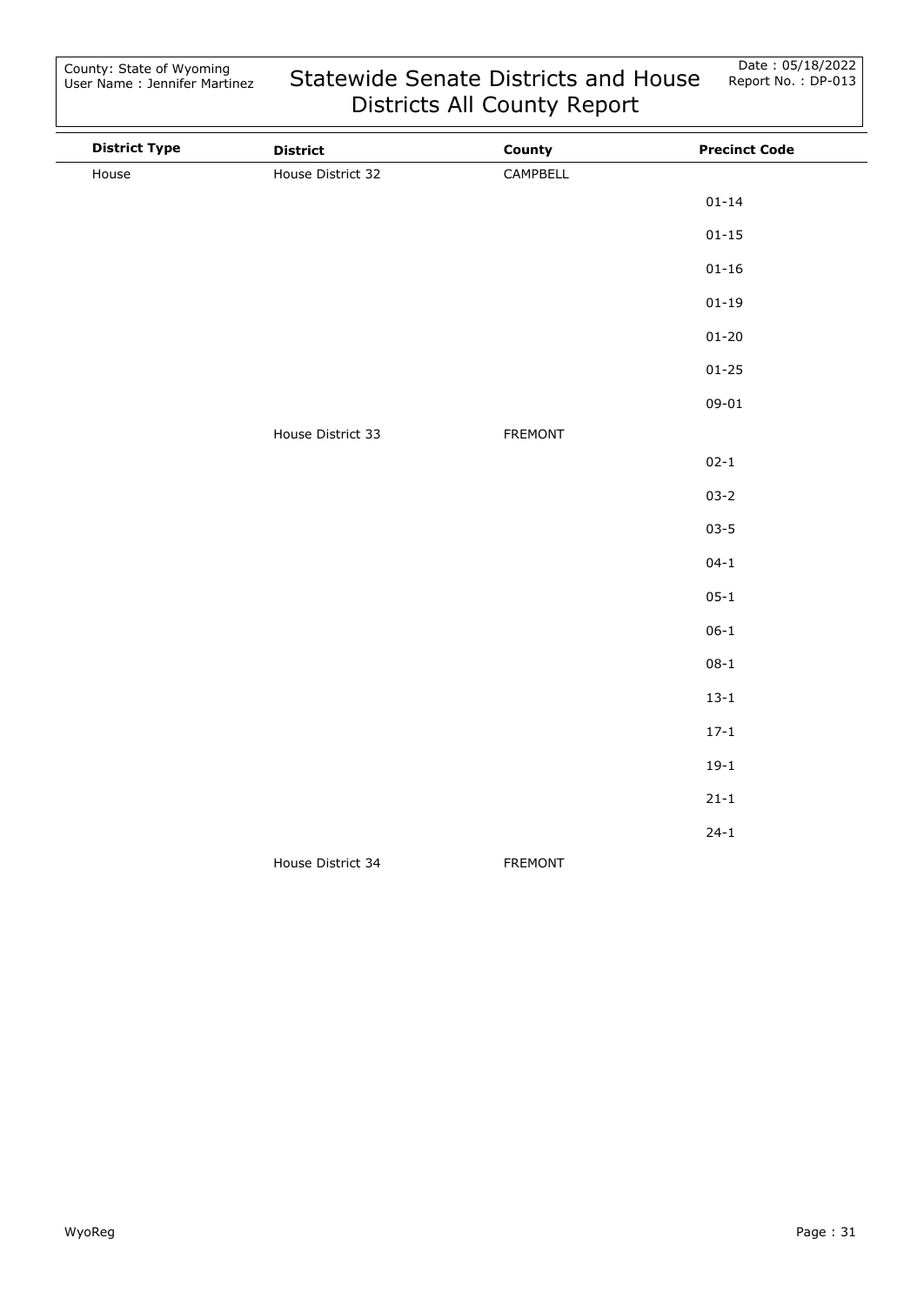County: State of Wyoming User Name : Jennifer Martinez

| <b>District Type</b> | <b>District</b>   | County         | <b>Precinct Code</b> |
|----------------------|-------------------|----------------|----------------------|
| House                | House District 34 | FREMONT        |                      |
|                      |                   |                | $03 - 2$             |
|                      |                   |                | $03 - 5$             |
|                      |                   |                | $05 - 1$             |
|                      |                   |                | $07 - 1$             |
|                      |                   |                | $09-1$               |
|                      |                   |                | $10 - 1$             |
|                      |                   |                | $12 - 1$             |
|                      |                   |                | $14 - 1$             |
|                      |                   |                | $16 - 1$             |
|                      |                   |                | $18 - 1$             |
|                      |                   |                | $19-1$               |
|                      |                   |                | $21 - 1$             |
|                      | House District 35 | NATRONA        |                      |
|                      |                   |                | $1 - 6$              |
|                      |                   |                | $12 - 2$             |
|                      |                   |                | $3 - 10$             |
|                      |                   |                | $3 - 6$              |
|                      | House District 36 | NATRONA        |                      |
|                      |                   |                | $1 - 12$             |
|                      |                   |                | $3 - 2$              |
|                      |                   |                | $3 - 3$              |
|                      |                   |                | $3 - 5$              |
|                      |                   |                | $3 - 9$              |
|                      | House District 37 | <b>NATRONA</b> |                      |
|                      |                   |                | $1 - 11$             |
|                      |                   |                | $12 - 2$             |
|                      |                   |                | $2 - 10$             |
|                      |                   |                | $2 - 4$              |
|                      |                   |                | $2 - 6$              |
|                      |                   |                | $2 - 9$              |
|                      |                   |                | $9 - 1$              |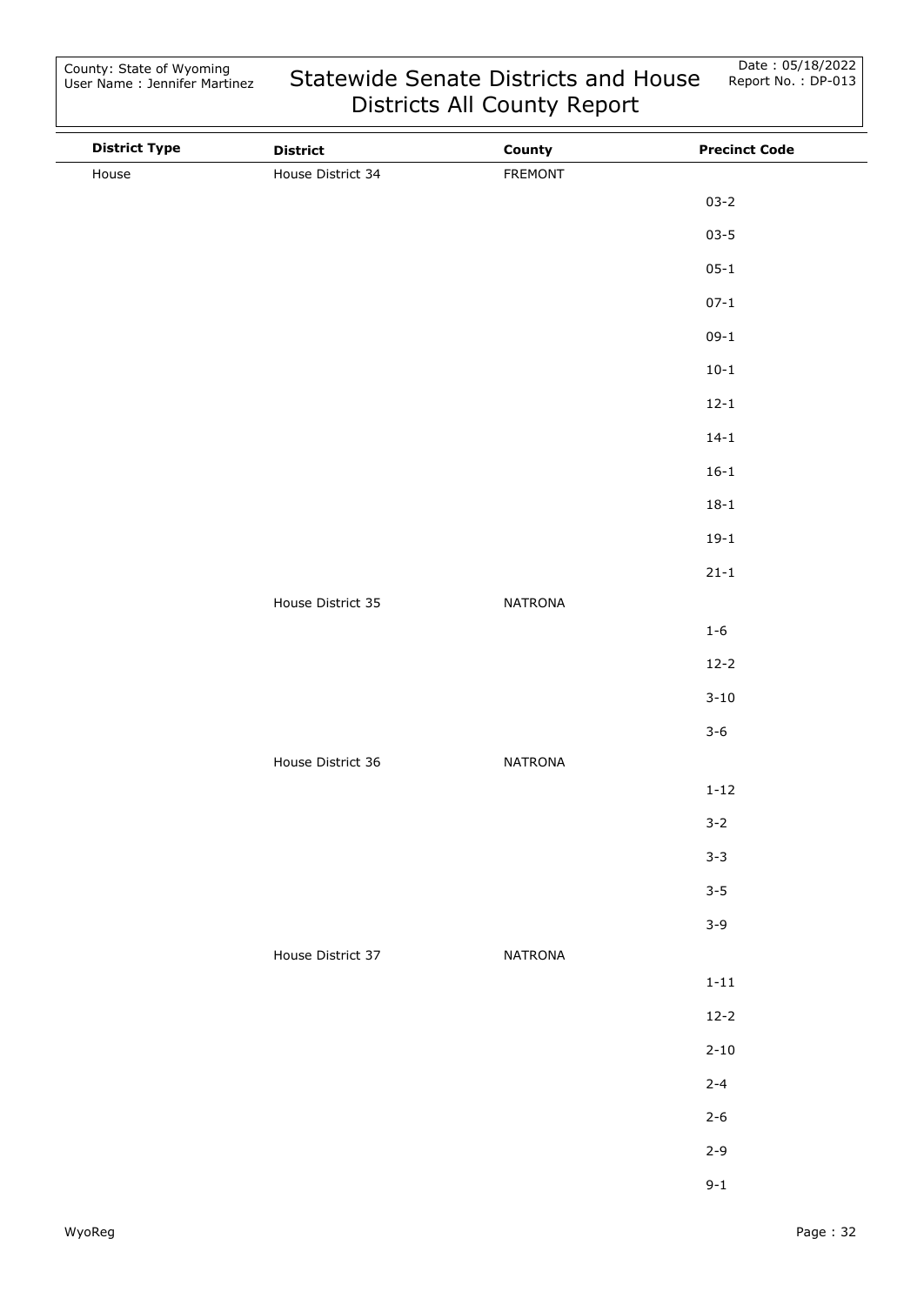| <b>District Type</b> | <b>District</b>   | County         | <b>Precinct Code</b> |
|----------------------|-------------------|----------------|----------------------|
| House                | House District 38 | <b>NATRONA</b> |                      |
|                      |                   |                | $11 - 1$             |
|                      |                   |                | $11-2$               |
|                      |                   |                | $11-3$               |
|                      |                   |                | $11 - 4$             |
|                      |                   |                | $13-2$               |
|                      |                   |                | $14 - 1$             |
|                      |                   |                | $2 - 7$              |
|                      |                   |                | $2 - 8$              |
|                      |                   |                | $2 - 9$              |
|                      | House District 39 | SWEETWATER     |                      |
|                      |                   |                | $04 - 5$             |
|                      |                   |                | $05 - 10$            |
|                      |                   |                | $05 - 8$             |
|                      |                   |                | $05-9$               |
|                      |                   |                | $06 - 6$             |
|                      |                   |                | $10 - 13$            |
|                      | House District 40 | <b>JOHNSON</b> |                      |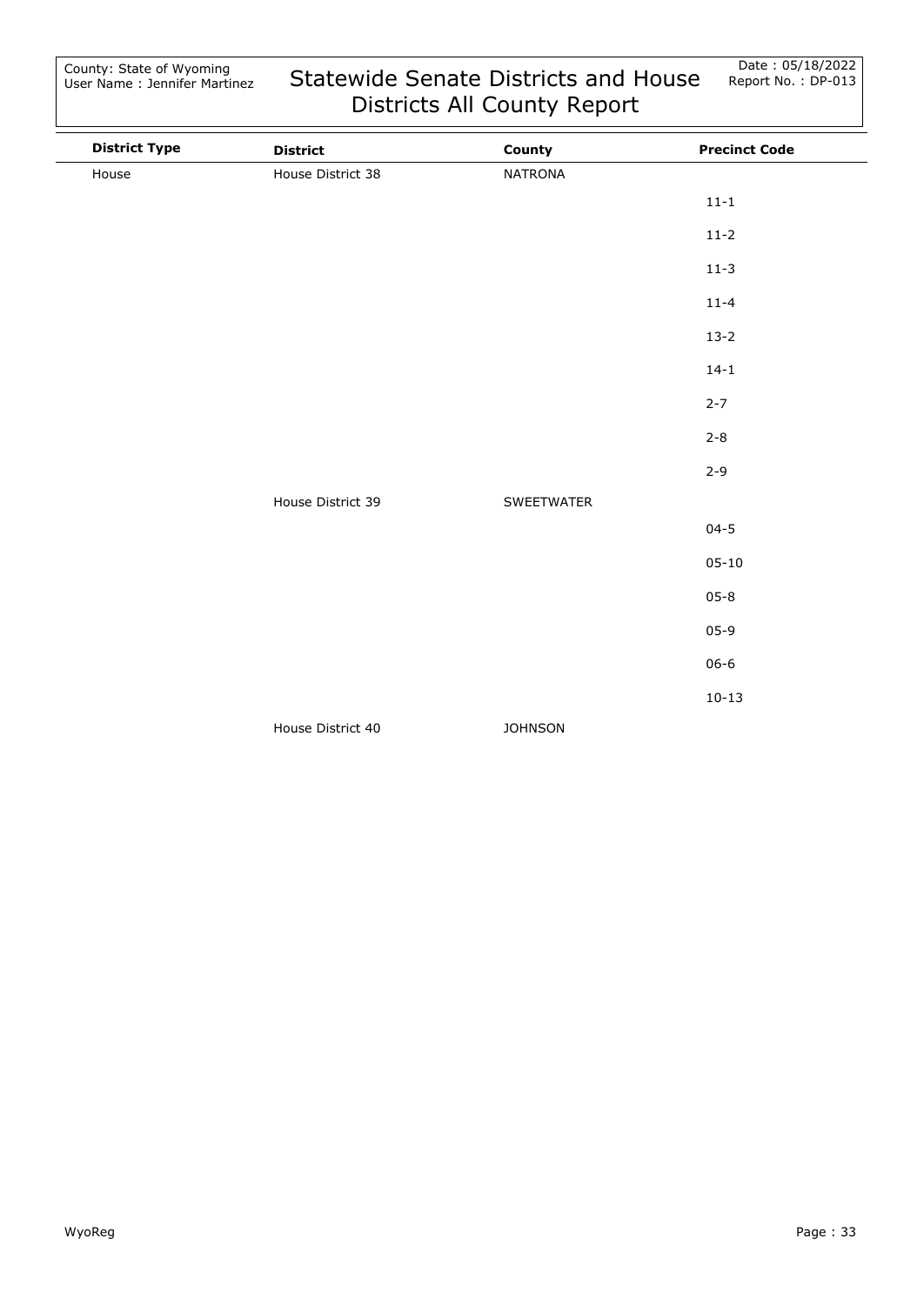| <b>District Type</b> | <b>District</b>   | County         | <b>Precinct Code</b> |
|----------------------|-------------------|----------------|----------------------|
| House                | House District 40 | <b>JOHNSON</b> |                      |
|                      |                   |                | $02 - 14$            |
|                      |                   |                | $03 - 01$            |
|                      |                   |                | $03 - 02$            |
|                      |                   |                | $03 - 03$            |
|                      |                   |                | $03 - 04$            |
|                      |                   |                | $03 - 05$            |
|                      |                   |                | $03 - 06$            |
|                      |                   |                | $03 - 07$            |
|                      |                   |                | $03 - 08$            |
|                      |                   |                | $04 - 07$            |
|                      |                   |                | $04 - 08$            |
|                      |                   |                | $05 - 09$            |
|                      |                   |                | $06 - 10$            |
|                      |                   |                | $08 - 11$            |
|                      |                   |                | $09-12$              |
|                      |                   |                | $10 - 15$            |
|                      |                   | SHERIDAN       |                      |
|                      |                   |                | $08 - 1$             |
|                      |                   |                | $09-1$               |
|                      |                   |                | $10 - 1$             |
|                      | House District 41 | LARAMIE        |                      |
|                      |                   |                | $1 - 05$             |
|                      |                   |                | $1 - 06$             |
|                      |                   |                | $3 - 02$             |
|                      | House District 42 | LARAMIE        |                      |
|                      |                   |                | $2 - 03$             |
|                      |                   |                | $4 - 01$             |
|                      |                   |                | $4 - 02$             |
|                      | House District 43 | LARAMIE        |                      |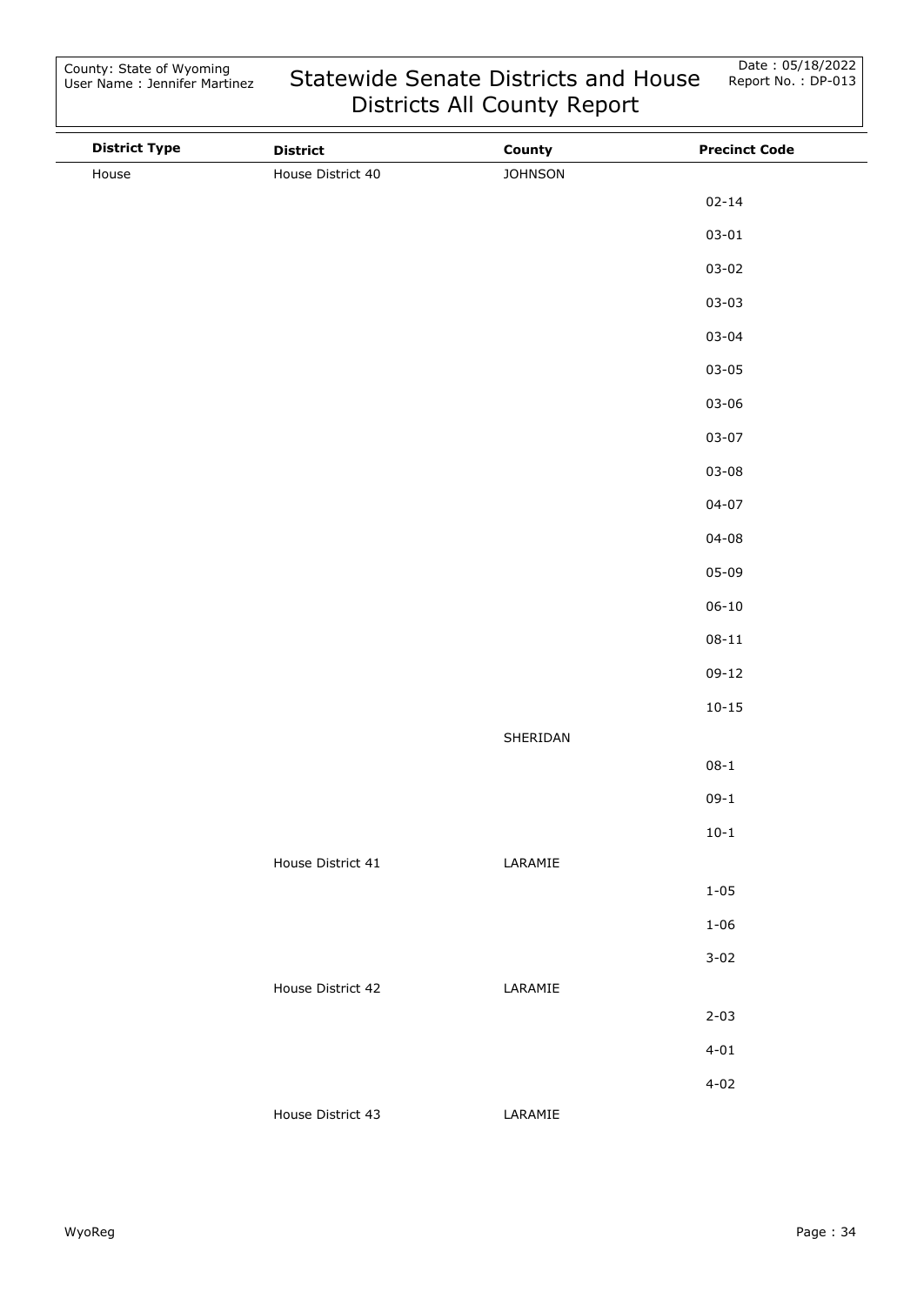| <b>District Type</b> | <b>District</b>   | County                                                           | <b>Precinct Code</b> |
|----------------------|-------------------|------------------------------------------------------------------|----------------------|
| House                | House District 43 | LARAMIE                                                          |                      |
|                      |                   |                                                                  | $1 - 07$             |
|                      |                   |                                                                  | $3 - 05$             |
|                      |                   |                                                                  | $3 - 06$             |
|                      |                   |                                                                  | $3 - 07$             |
|                      |                   |                                                                  | $4 - 08$             |
|                      |                   |                                                                  | $5 - 01$             |
|                      | House District 44 | LARAMIE                                                          |                      |
|                      |                   |                                                                  | $1 - 01$             |
|                      |                   |                                                                  | $1 - 02$             |
|                      |                   |                                                                  | $4 - 10$             |
|                      | House District 45 | ALBANY                                                           |                      |
|                      |                   |                                                                  | $45 - 1$             |
|                      |                   |                                                                  | $45 - 2$             |
|                      | House District 46 | ALBANY                                                           |                      |
|                      |                   |                                                                  | 46-0-CE              |
|                      |                   | These precincts<br>are all one precinct<br>known as <b>46-0.</b> | 46-0-FG              |
|                      |                   |                                                                  | 46-0-HM              |
|                      |                   |                                                                  | $46 - 1$             |
|                      |                   |                                                                  | $46 - 2$             |
|                      | House District 47 | CARBON                                                           |                      |
|                      |                   |                                                                  | $06 - 01$            |
|                      |                   |                                                                  | $07 - 01$            |
|                      |                   |                                                                  | $08 - 01$            |
|                      |                   |                                                                  | $09 - 01$            |
|                      |                   |                                                                  | $10 - 01$            |
|                      |                   |                                                                  | $11 - 01$            |
|                      |                   |                                                                  | $11 - 02$            |
|                      |                   |                                                                  | $12 - 01$            |
|                      |                   |                                                                  | $13 - 01$            |
|                      |                   |                                                                  | $14 - 01$            |
|                      |                   |                                                                  | $15 - 01$            |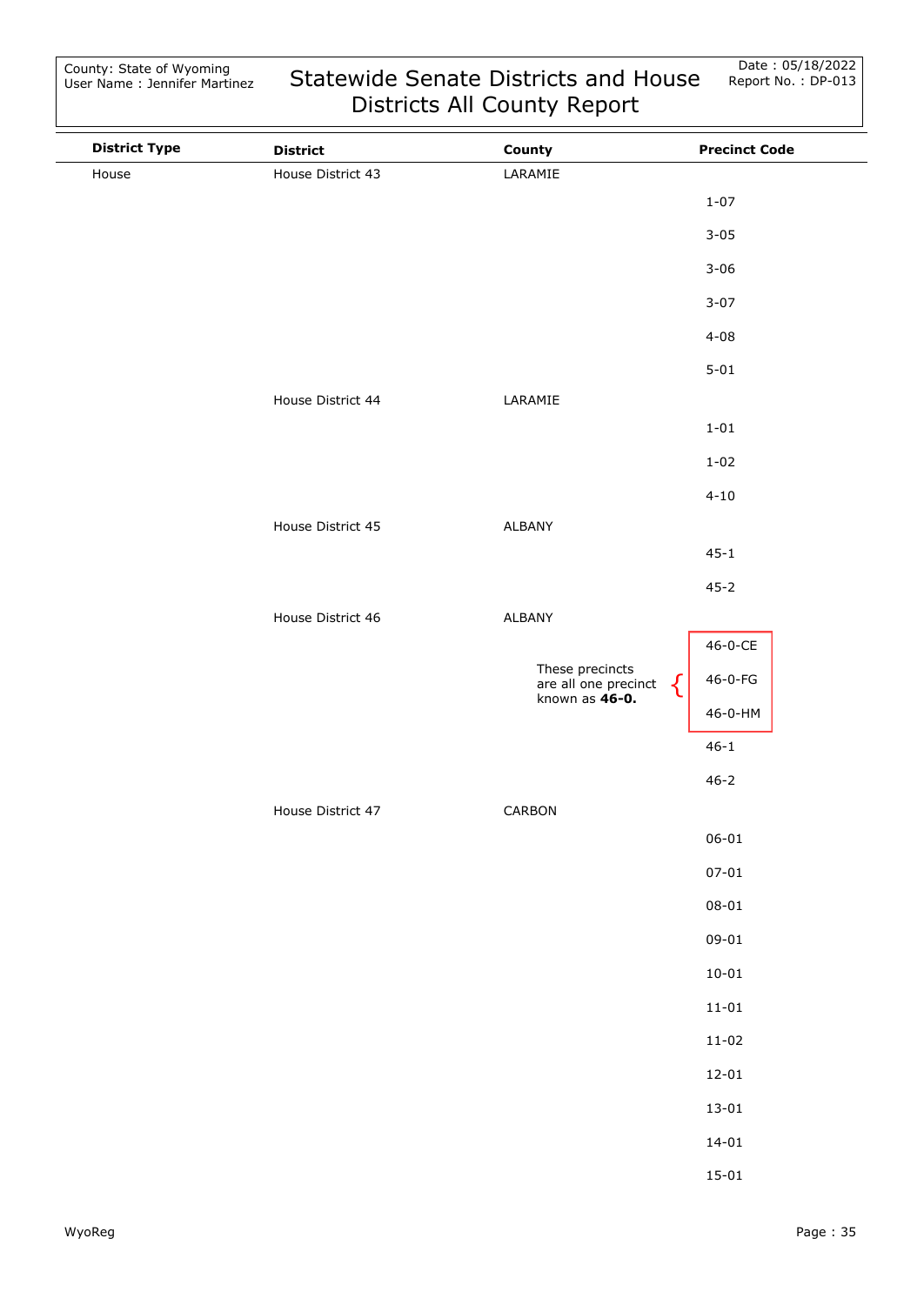| <b>District Type</b> | <b>District</b>   | County       | <b>Precinct Code</b> |
|----------------------|-------------------|--------------|----------------------|
| House                | House District 47 | SWEETWATER   |                      |
|                      |                   |              | $03 - 7$             |
|                      |                   |              | $04 - 6$             |
|                      |                   |              | $04 - 7$             |
|                      |                   |              | $12-2$               |
|                      |                   |              | $19-1$               |
|                      |                   |              | $20 - 2$             |
|                      |                   |              | $21 - 1$             |
|                      |                   |              | $23-2$               |
|                      | House District 48 | SWEETWATER   |                      |
|                      |                   |              | $03 - 6$             |
|                      |                   |              | $05 - 7$             |
|                      |                   |              | $06 - 1$             |
|                      |                   |              | $06 - 3$             |
|                      |                   |              | $06 - 5$             |
|                      |                   |              | $07 - 3$             |
|                      | House District 49 | <b>UINTA</b> |                      |
|                      |                   |              | $1-1$                |
|                      |                   |              | $1 - 2$              |
|                      |                   |              | $1 - 3$              |
|                      |                   |              | $2 - 1$              |
|                      | House District 50 | PARK         |                      |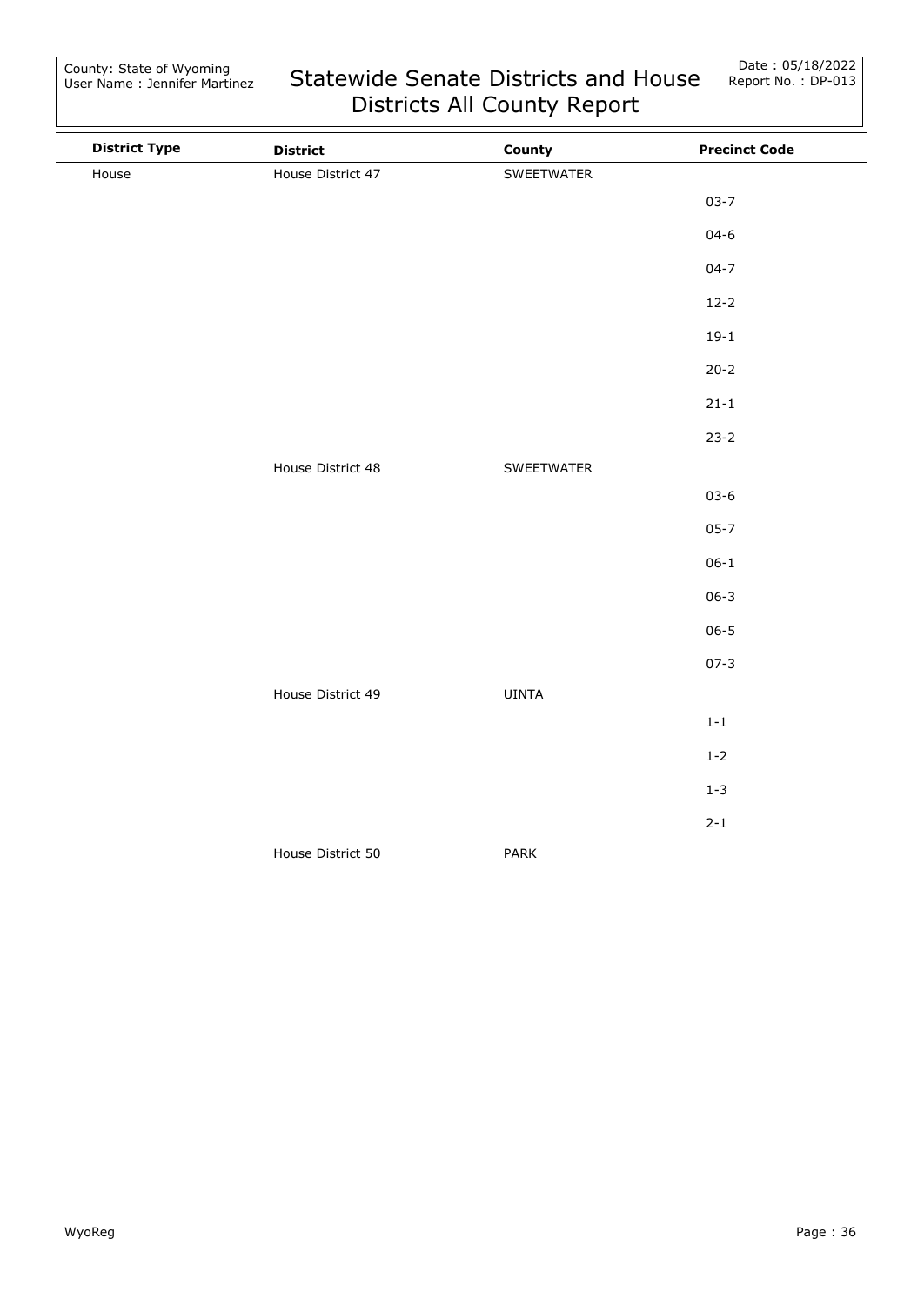| <b>District Type</b> | <b>District</b>   | County   | <b>Precinct Code</b> |
|----------------------|-------------------|----------|----------------------|
| House                | House District 50 | PARK     |                      |
|                      |                   |          | $01 - 1$             |
|                      |                   |          | $02 - 1$             |
|                      |                   |          | $02 - 2$             |
|                      |                   |          | $03-1$               |
|                      |                   |          | $03 - 2$             |
|                      |                   |          | $04 - 2$             |
|                      |                   |          | $10-1$               |
|                      |                   |          | $11-2$               |
|                      |                   |          | $21 - 1$             |
|                      |                   |          | $23-1$               |
|                      |                   |          | $24-1$               |
|                      | House District 51 | SHERIDAN |                      |
|                      |                   |          | $02 - 5$             |
|                      |                   |          | $03 - 3$             |
|                      |                   |          | $07 - 1$             |
|                      |                   |          | $12 - 1$             |
|                      |                   |          | $13 - 1$             |
|                      |                   |          | $17 - 1$             |
|                      |                   |          | $17-2$               |
|                      |                   |          | $18 - 1$             |
|                      |                   |          | $20 - 1$             |
|                      |                   |          | $20 - 2$             |
|                      | House District 52 | CAMPBELL |                      |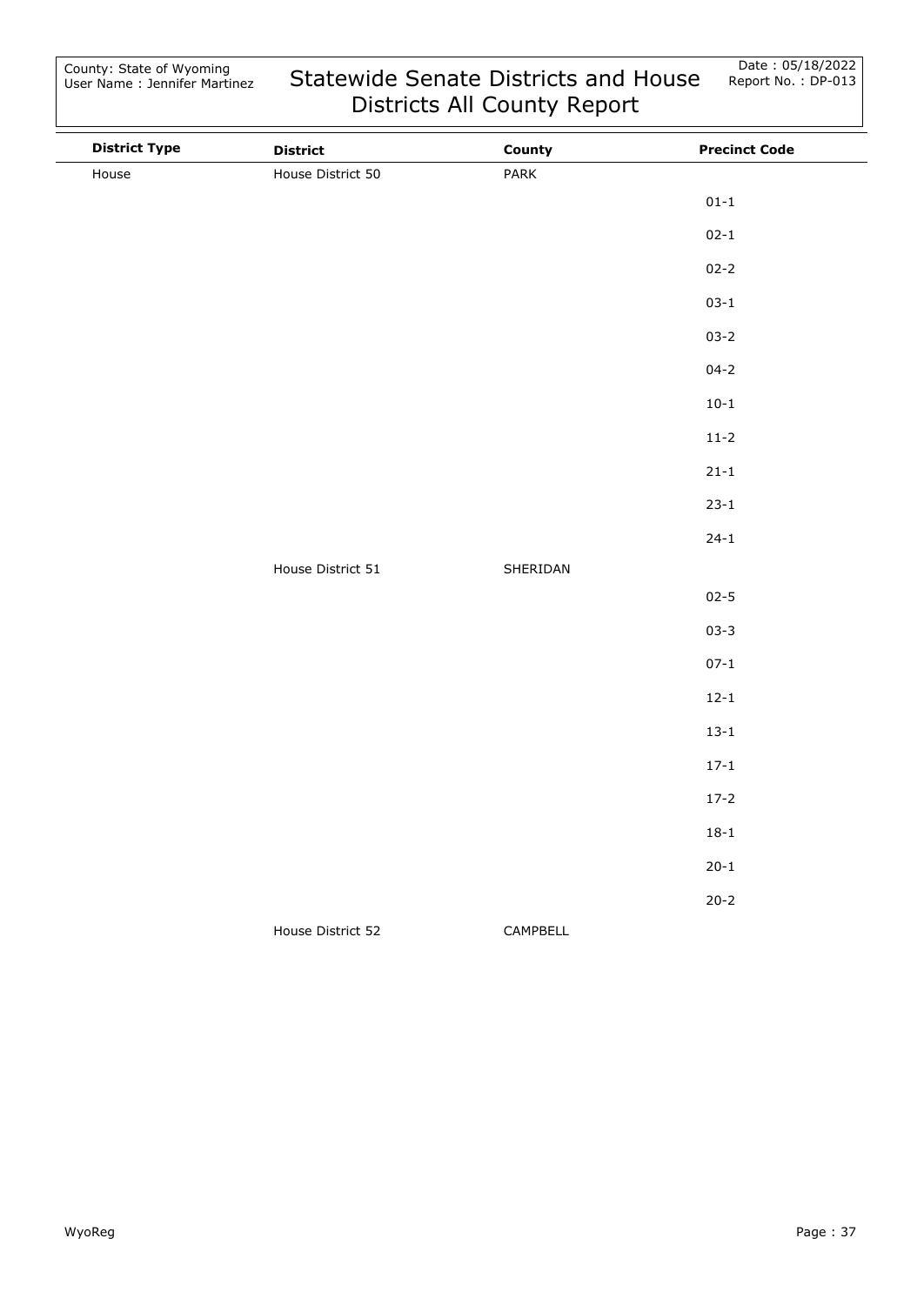| <b>District Type</b> | <b>District</b>   | County         | <b>Precinct Code</b> |
|----------------------|-------------------|----------------|----------------------|
| House                | House District 52 | CAMPBELL       |                      |
|                      |                   |                | $01 - 02$            |
|                      |                   |                | $01 - 12$            |
|                      |                   |                | $02 - 01$            |
|                      |                   |                | $04 - 01$            |
|                      |                   |                | $06 - 01$            |
|                      |                   |                | $07 - 01$            |
|                      |                   |                | $08 - 01$            |
|                      |                   |                | $18 - 01$            |
|                      |                   |                | $22 - 01$            |
|                      | House District 53 | CAMPBELL       |                      |
|                      |                   |                | $01 - 01$            |
|                      |                   |                | $01 - 03$            |
|                      |                   |                | $01 - 05$            |
|                      |                   |                | $01 - 07$            |
|                      |                   |                | $01 - 09$            |
|                      | House District 54 | FREMONT        |                      |
|                      |                   |                | $01 - 1$             |
|                      |                   |                | $01 - 2$             |
|                      |                   |                | $01 - 3$             |
|                      |                   |                | $01 - 4$             |
|                      |                   |                | $01 - 5$             |
|                      |                   |                | $01 - 6$             |
|                      |                   |                | $05 - 1$             |
|                      |                   |                | $06 - 1$             |
|                      | House District 55 | <b>FREMONT</b> |                      |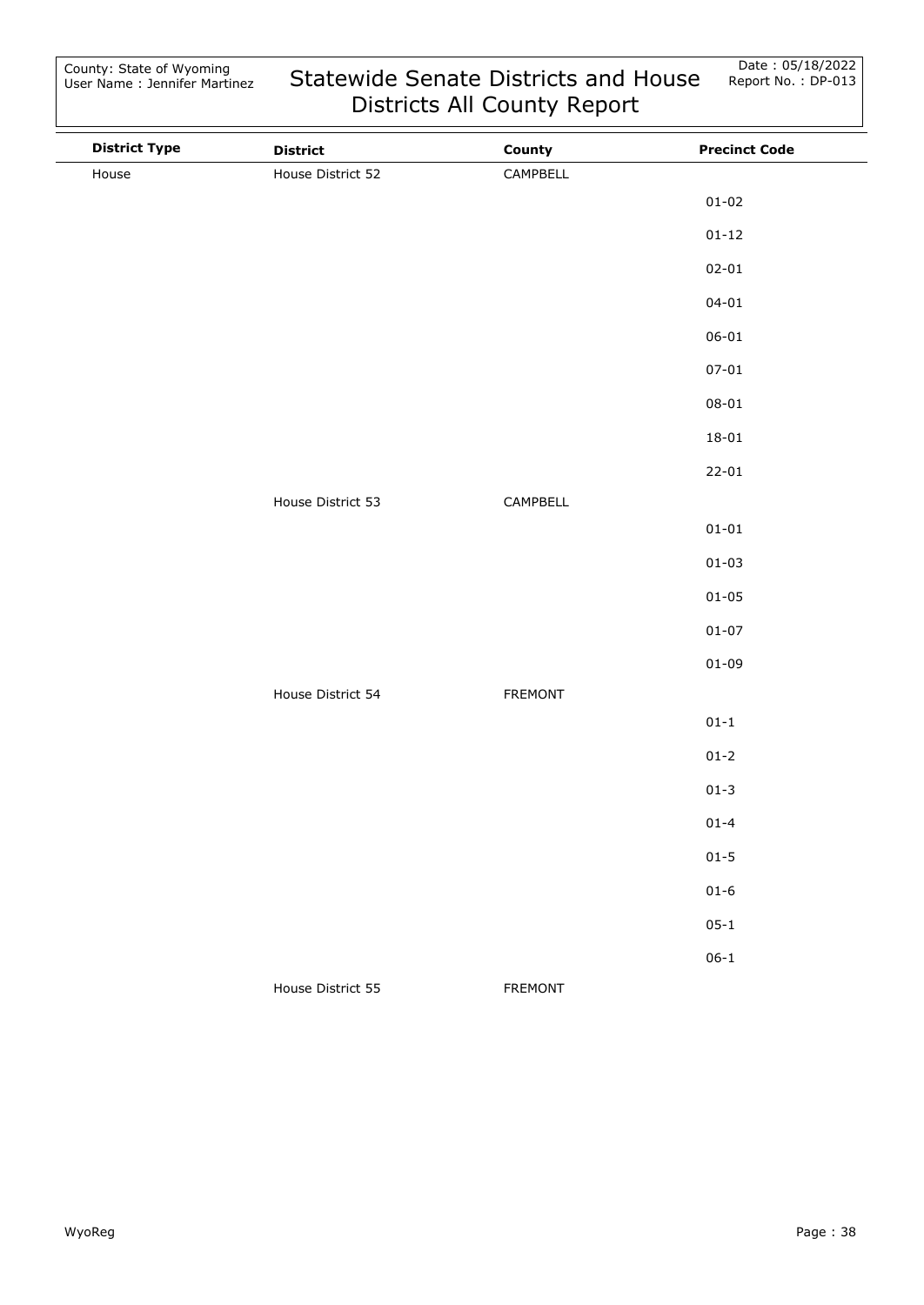$\overline{\phantom{a}}$ 

| <b>District Type</b> | <b>District</b>   | County         | <b>Precinct Code</b> |
|----------------------|-------------------|----------------|----------------------|
| House                | House District 55 | FREMONT        |                      |
|                      |                   |                | $03 - 1$             |
|                      |                   |                | $03 - 2$             |
|                      |                   |                | $03 - 3$             |
|                      |                   |                | $03 - 4$             |
|                      |                   |                | $03 - 5$             |
|                      |                   |                | $03 - 6$             |
|                      |                   |                | $18-2$               |
|                      | House District 56 | <b>NATRONA</b> |                      |
|                      |                   |                | $1 - 2$              |
|                      |                   |                | $1 - 3$              |
|                      |                   |                | $1 - 4$              |
|                      |                   |                | $1 - 5$              |
|                      |                   |                | $1 - 9$              |
|                      | House District 57 | <b>NATRONA</b> |                      |
|                      |                   |                | $1 - 6$              |
|                      |                   |                | $1 - 7$              |
|                      |                   |                | $3 - 4$              |
|                      |                   |                | $3 - 8$              |
|                      | House District 58 | <b>NATRONA</b> |                      |
|                      |                   |                | $1-1$                |
|                      |                   |                | $13 - 1$             |
|                      |                   |                | $7 - 1$              |
|                      |                   |                | $7 - 2$              |
|                      |                   |                | $8 - 1$              |
|                      |                   |                | $8 - 3$              |
|                      |                   |                | $8 - 4$              |
|                      |                   |                | $8 - 5$              |
|                      | House District 59 | <b>NATRONA</b> |                      |